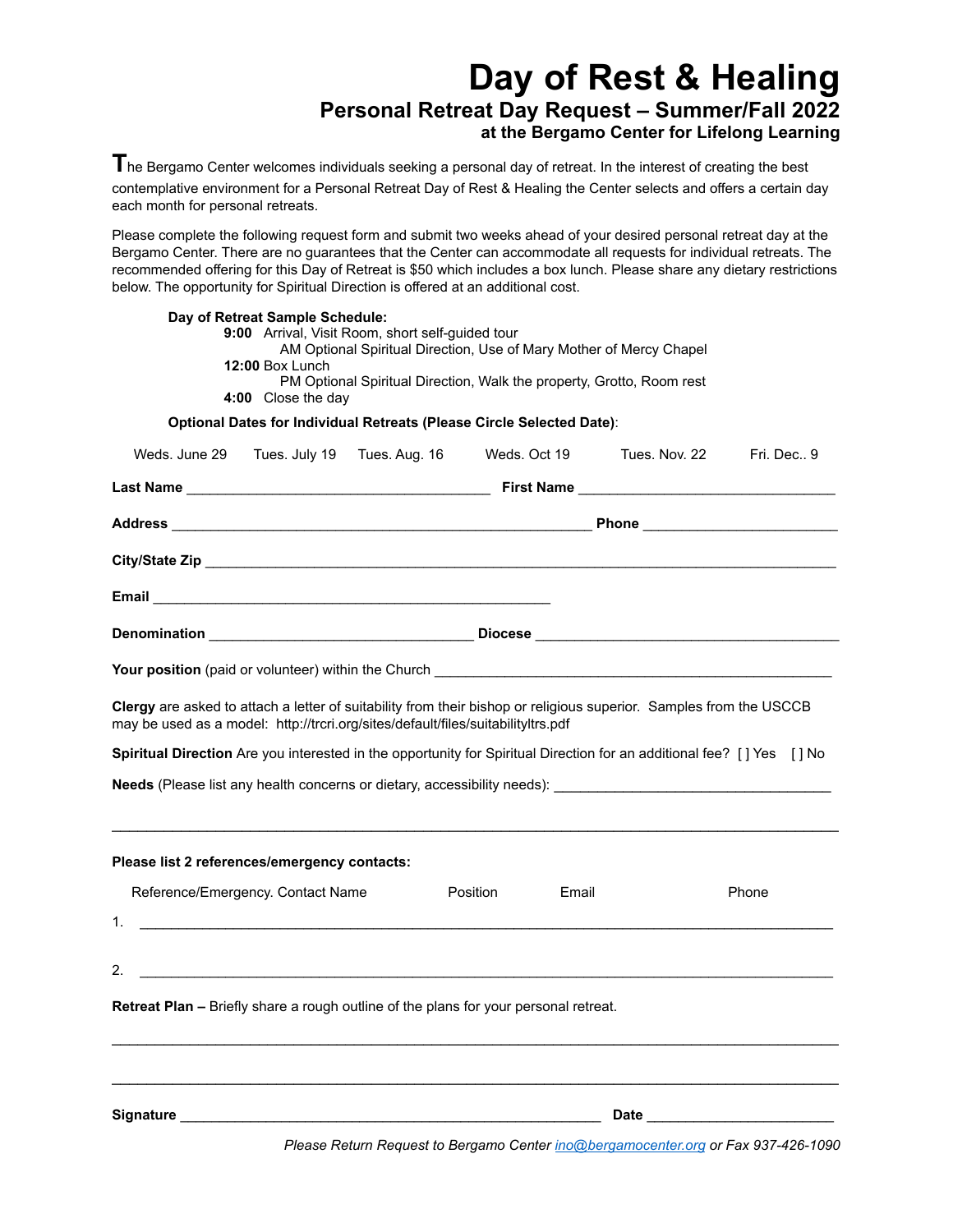# **Day of Rest & Healing Personal Retreat Day Request – Winter Spring 2022 at the Bergamo Center for Lifelong Learning**

The Bergamo Center welcomes individuals seeking a personal day of retreat. In the interest of creating the best contemplative environment for a Personal Retreat Day the Center selects and offers a certain day each month for personal retreats.

Please complete the following request form and submit two weeks ahead of your desired personal retreat day at the Bergamo Center. There are no guarantees that the Center can accommodate all requests for individual retreats. The recommended offering for this Day of Retreat is \$50 which includes a box lunch. Please share any dietary restrictions below. The opportunity for Spiritual Direction is offered at an additional cost.

| Day of Retreat Sample Schedule:                                                                                                                                                                                                                                                                                                 | 9:00 Arrival, Visit Room, short self-guided tour                    |                              |                 |  |  |
|---------------------------------------------------------------------------------------------------------------------------------------------------------------------------------------------------------------------------------------------------------------------------------------------------------------------------------|---------------------------------------------------------------------|------------------------------|-----------------|--|--|
|                                                                                                                                                                                                                                                                                                                                 | AM Optional Spiritual Direction, Use of Mary Mother of Mercy Chapel |                              |                 |  |  |
| 12:00 Box Lunch<br>PM Optional Spiritual Direction, Walk the property, Grotto, Room rest                                                                                                                                                                                                                                        |                                                                     |                              |                 |  |  |
| 4:00 Close the day                                                                                                                                                                                                                                                                                                              |                                                                     |                              |                 |  |  |
|                                                                                                                                                                                                                                                                                                                                 | <b>Optional Dates for Individual Retreats:</b>                      |                              |                 |  |  |
| Weds, Jan, 12<br>Mon. Feb. 14                                                                                                                                                                                                                                                                                                   |                                                                     | Weds. March 2 Weds. April 13 | Weds. May 11    |  |  |
|                                                                                                                                                                                                                                                                                                                                 |                                                                     |                              |                 |  |  |
|                                                                                                                                                                                                                                                                                                                                 |                                                                     |                              |                 |  |  |
|                                                                                                                                                                                                                                                                                                                                 |                                                                     |                              |                 |  |  |
| Email <u>Communication and Communication</u> and Communication and Communication and Communication                                                                                                                                                                                                                              |                                                                     |                              |                 |  |  |
|                                                                                                                                                                                                                                                                                                                                 |                                                                     |                              |                 |  |  |
|                                                                                                                                                                                                                                                                                                                                 |                                                                     |                              |                 |  |  |
| Clergy are asked to attach a letter of suitability from their bishop or religious superior. Samples from the USCCB<br>may be used as a model: http://trcri.org/sites/default/files/suitabilityltrs.pdf<br>Spiritual Direction Are you interested in the opportunity for Spiritual Direction for an additional fee? [] Yes [] No |                                                                     |                              |                 |  |  |
| Needs (Please list any health concerns or dietary, accessibility needs):                                                                                                                                                                                                                                                        |                                                                     |                              |                 |  |  |
| Please list 2 references/emergency contacts:                                                                                                                                                                                                                                                                                    |                                                                     |                              |                 |  |  |
| Reference/Emergency. Contact Name                                                                                                                                                                                                                                                                                               | Position                                                            | Email                        | Phone           |  |  |
| 3.<br><u> La componenta de la componenta de la componenta de la componenta de la componenta de la componenta de la comp</u>                                                                                                                                                                                                     |                                                                     |                              |                 |  |  |
|                                                                                                                                                                                                                                                                                                                                 |                                                                     |                              |                 |  |  |
| 4.<br><u> 1989 - Johann Stein, mars an deutscher Stein († 1989)</u>                                                                                                                                                                                                                                                             |                                                                     |                              |                 |  |  |
| Retreat Plan - Briefly share a rough outline of the plans for your personal retreat.                                                                                                                                                                                                                                            |                                                                     |                              |                 |  |  |
|                                                                                                                                                                                                                                                                                                                                 |                                                                     |                              |                 |  |  |
| Signature <b>Signature</b> that the state of the state of the state of the state of the state of the state of the state of the state of the state of the state of the state of the state of the state of the state of the state of                                                                                              |                                                                     |                              | Date __________ |  |  |

*Please Return Request to Bergamo Center [ino@bergamocenter.org](mailto:ino@bergamocenter.org) or Fax 937-426-1090*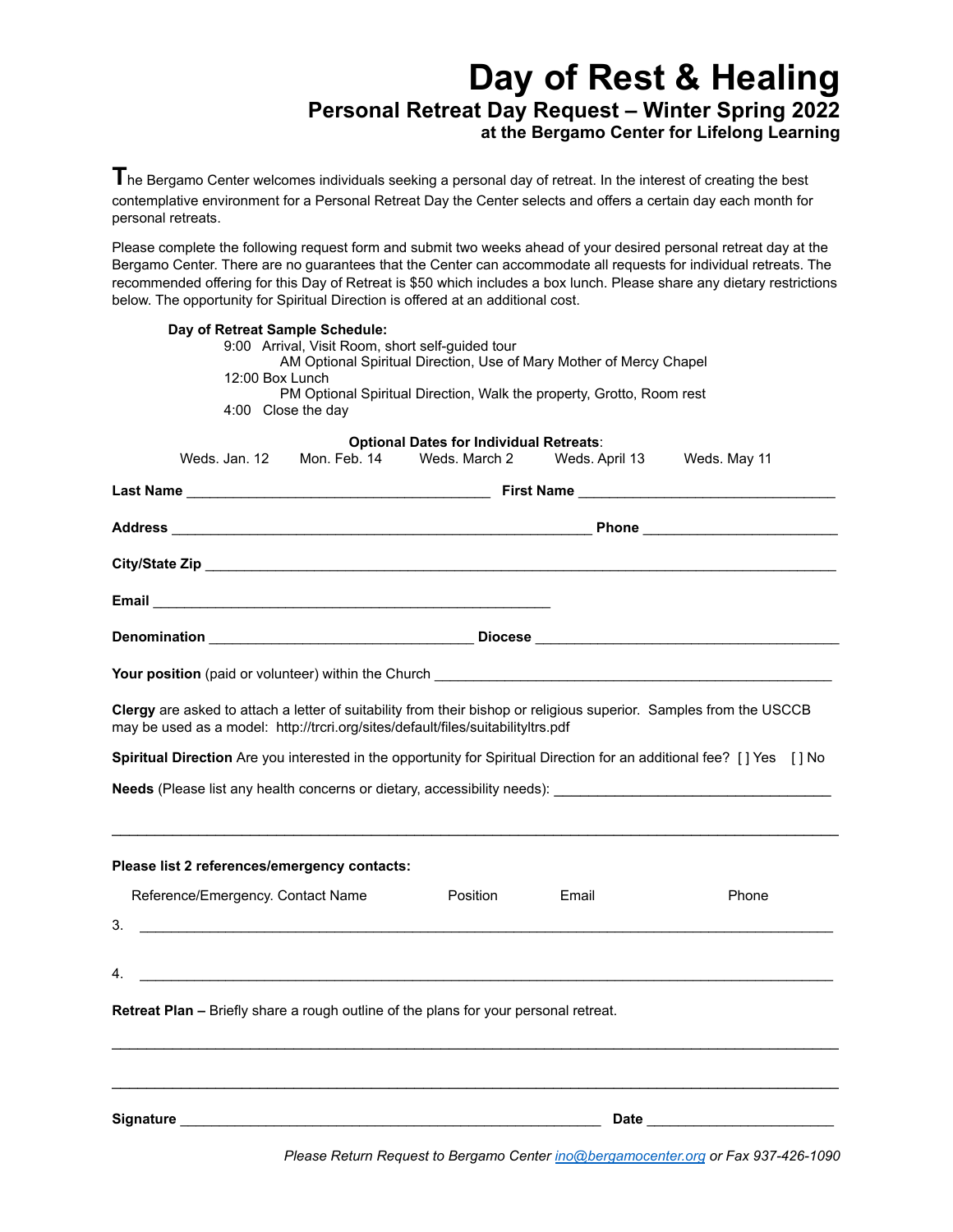# **Personal Retreat Day Request – Fall 2021**

### **Bergamo Center for Lifelong Learning**

Bergamo Center welcomes individuals seeking a personal day of retreat. In the interest of creating the best contemplative environment for a Personal Retreat Day the Center selects serving and offers a certain day each month for personal retreats.

**BERGAMO CENTER** 

Please complete the following request form and submit two weeks ahead of your desired personal retreat day at the Bergamo Center. There are no guarantees that the Center can accommodate all requests for individual retreats. The recommended offering for this Day of Retreat is \$50 which includes a box lunch. Please share any dietary restrictions below. The opportunity for Spiritual Direction is offered at an additional cost.

| Day of Retreat Sample Schedule:<br>12:00 Box Lunch<br>4:00 Close the day                                                                                                                                                            | 9:00 Arrival, Visit Room, short self-guided tour |                                                                                                                      | AM Optional Spiritual Direction, Use of Mary Mother of Mercy Chapel<br>PM Optional Spiritual Direction, Walk the property, Grotto, Room rest |                                                                                                                                                                                                                                |
|-------------------------------------------------------------------------------------------------------------------------------------------------------------------------------------------------------------------------------------|--------------------------------------------------|----------------------------------------------------------------------------------------------------------------------|----------------------------------------------------------------------------------------------------------------------------------------------|--------------------------------------------------------------------------------------------------------------------------------------------------------------------------------------------------------------------------------|
| Optional Dates of Retreat: Fri. Sept. 3                                                                                                                                                                                             |                                                  |                                                                                                                      | Weds. Oct. 20 Weds. Nov 20                                                                                                                   | Weds, Dec. 8                                                                                                                                                                                                                   |
|                                                                                                                                                                                                                                     |                                                  |                                                                                                                      |                                                                                                                                              |                                                                                                                                                                                                                                |
|                                                                                                                                                                                                                                     |                                                  |                                                                                                                      |                                                                                                                                              |                                                                                                                                                                                                                                |
|                                                                                                                                                                                                                                     |                                                  |                                                                                                                      |                                                                                                                                              |                                                                                                                                                                                                                                |
|                                                                                                                                                                                                                                     |                                                  |                                                                                                                      |                                                                                                                                              |                                                                                                                                                                                                                                |
|                                                                                                                                                                                                                                     |                                                  |                                                                                                                      |                                                                                                                                              |                                                                                                                                                                                                                                |
| Your position (paid or volunteer) within the Church <b>Chamber 2016</b> Control 2016 12:00 AM Control 2016 12:00 AM Control 2016 12:00 AM Control 2016 12:00 AM Control 2016 12:00 AM Control 2016 12:00 AM CONTROL 2016 12:00 AM C |                                                  |                                                                                                                      |                                                                                                                                              |                                                                                                                                                                                                                                |
| Clergy are asked to attach a letter of suitability from their bishop or religious superior. Samples from the USCCB<br>may be used as a model: http://trcri.org/sites/default/files/suitabilityltrs.pdf                              |                                                  |                                                                                                                      |                                                                                                                                              |                                                                                                                                                                                                                                |
| Spiritual Direction Are you interested in the opportunity for Spiritual Direction for an additional fee? [] Yes [] No                                                                                                               |                                                  |                                                                                                                      |                                                                                                                                              |                                                                                                                                                                                                                                |
| Needs (Please list any health concerns or dietary, accessibility needs): Needs (Please Directors of the Directors of the Directors of the Directors of the Directors of the Directors of the Directors of the Directors of the      |                                                  |                                                                                                                      |                                                                                                                                              |                                                                                                                                                                                                                                |
| Please list 2 references/emergency contacts:                                                                                                                                                                                        |                                                  |                                                                                                                      |                                                                                                                                              |                                                                                                                                                                                                                                |
| Reference/Emergency. Contact Name                                                                                                                                                                                                   |                                                  | Position                                                                                                             | Email                                                                                                                                        | Phone                                                                                                                                                                                                                          |
| <u> 1990 - Johann John Stein, markin fan it fjort fan it fjort fan it fjort fan it fjort fan it fjort fan it fjort f</u><br>5.                                                                                                      |                                                  |                                                                                                                      |                                                                                                                                              |                                                                                                                                                                                                                                |
| 6.                                                                                                                                                                                                                                  |                                                  |                                                                                                                      |                                                                                                                                              |                                                                                                                                                                                                                                |
| Retreat Plan - Briefly share a rough outline of the plans for your personal retreat.                                                                                                                                                |                                                  |                                                                                                                      |                                                                                                                                              |                                                                                                                                                                                                                                |
| <b>Signature</b>                                                                                                                                                                                                                    |                                                  | <u> 1980 - Jan Stein Stein Stein Stein Stein Stein Stein Stein Stein Stein Stein Stein Stein Stein Stein Stein S</u> |                                                                                                                                              | Date and the contract of the contract of the contract of the contract of the contract of the contract of the contract of the contract of the contract of the contract of the contract of the contract of the contract of the c |
|                                                                                                                                                                                                                                     |                                                  |                                                                                                                      | Please Return Request to Bergamo Center ino@bergamocenter.org or Fax 937-426-1090                                                            |                                                                                                                                                                                                                                |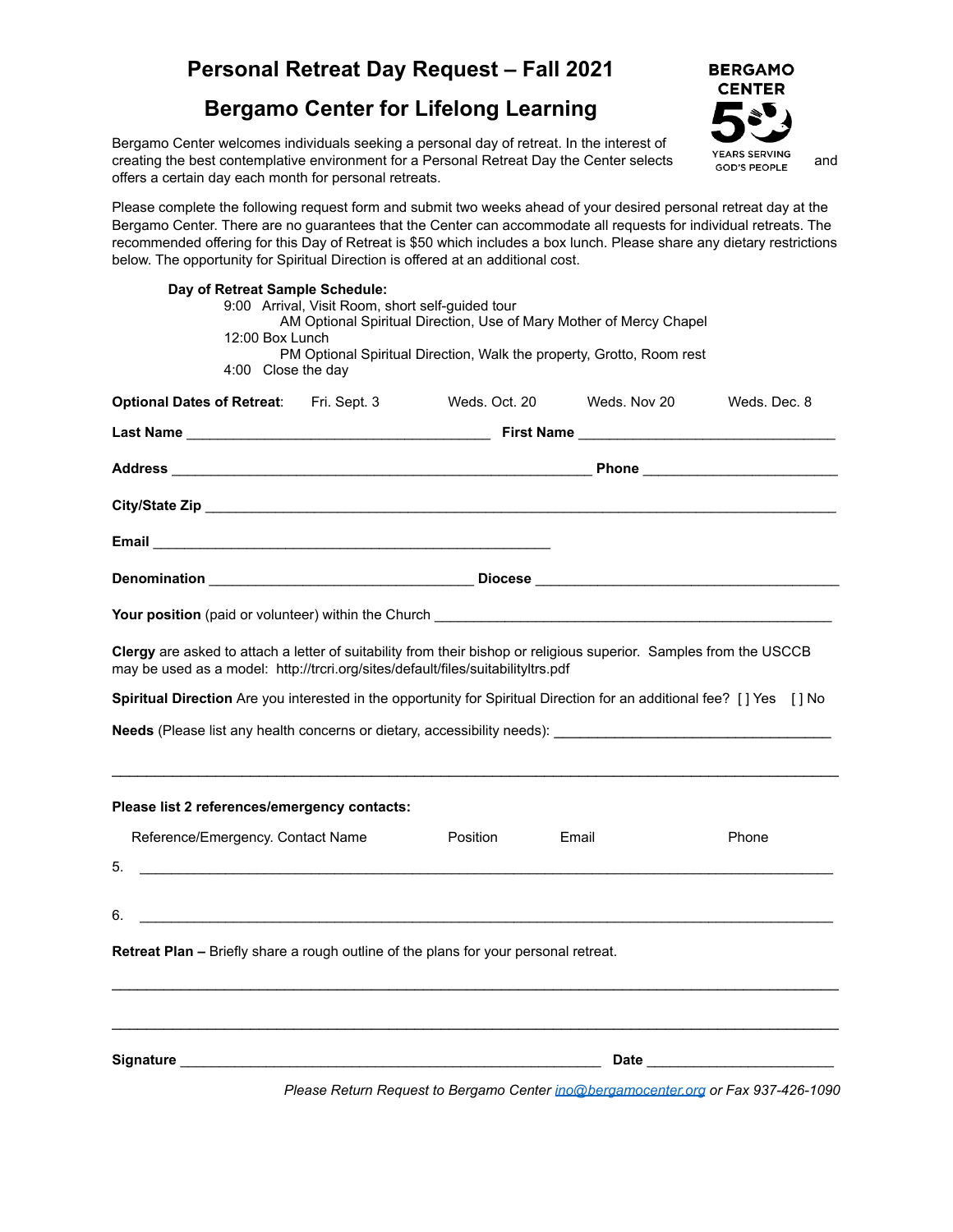### **Personal Retreat Day Request – 2020-21**

### **Bergamo Center for Lifelong Learning**

Bergamo Center welcomes individuals seeking a personal day of retreat. In the interest of creating the best contemplative environment for a Personal Retreat Day the Center selects and offers a certain day each month for personal retreats.

Please complete the following request form and submit two weeks ahead of your desired personal retreat day at the Bergamo Center. There are no guarantees that the Center can accommodate all requests for individual retreats. The recommended offering for this Day of Retreat is \$35 which includes a box lunch. Please share any dietary restrictions below. The opportunity for Spiritual Direction is offered at an additional cost.

#### **Optional Dates of Retreat**:

Dates for 2020 have been cancelled.

Dates for 2021 have yet to be announced.

| <b>Your position</b> (paid or volunteer) within the Church <b>Container and Container and Container and Container and Container and Container and Container and Container and Container and Container and Container and Container and</b> |          |       |                                 |
|-------------------------------------------------------------------------------------------------------------------------------------------------------------------------------------------------------------------------------------------|----------|-------|---------------------------------|
| Clergy are asked to attach a letter of suitability from their bishop or religious superior. Samples from the USCCB<br>may be used as a model: http://trcri.org/sites/default/files/suitabilityltrs.pdf                                    |          |       |                                 |
| Spiritual Direction Are you interested in the opportunity for Spiritual Direction for an additional fee? [] Yes [] No                                                                                                                     |          |       |                                 |
|                                                                                                                                                                                                                                           |          |       |                                 |
|                                                                                                                                                                                                                                           |          |       |                                 |
|                                                                                                                                                                                                                                           |          |       |                                 |
| Please list 2 references/emergency contacts:                                                                                                                                                                                              |          |       |                                 |
| Reference/Emerg. Contact Name                                                                                                                                                                                                             | Position | Email | Phone                           |
| 7.                                                                                                                                                                                                                                        |          |       |                                 |
| 8.<br><u> 1989 - Johann Harry Harry Harry Harry Harry Harry Harry Harry Harry Harry Harry Harry Harry Harry Harry Harry</u>                                                                                                               |          |       |                                 |
| Retreat Plan - Briefly share a rough outline of the plans for your personal retreat.                                                                                                                                                      |          |       |                                 |
|                                                                                                                                                                                                                                           |          |       |                                 |
|                                                                                                                                                                                                                                           |          |       |                                 |
|                                                                                                                                                                                                                                           |          |       |                                 |
|                                                                                                                                                                                                                                           |          |       | Date <u>___________________</u> |

**BERGAMO CENTER YEARS SERVING GOD'S PEOPLE**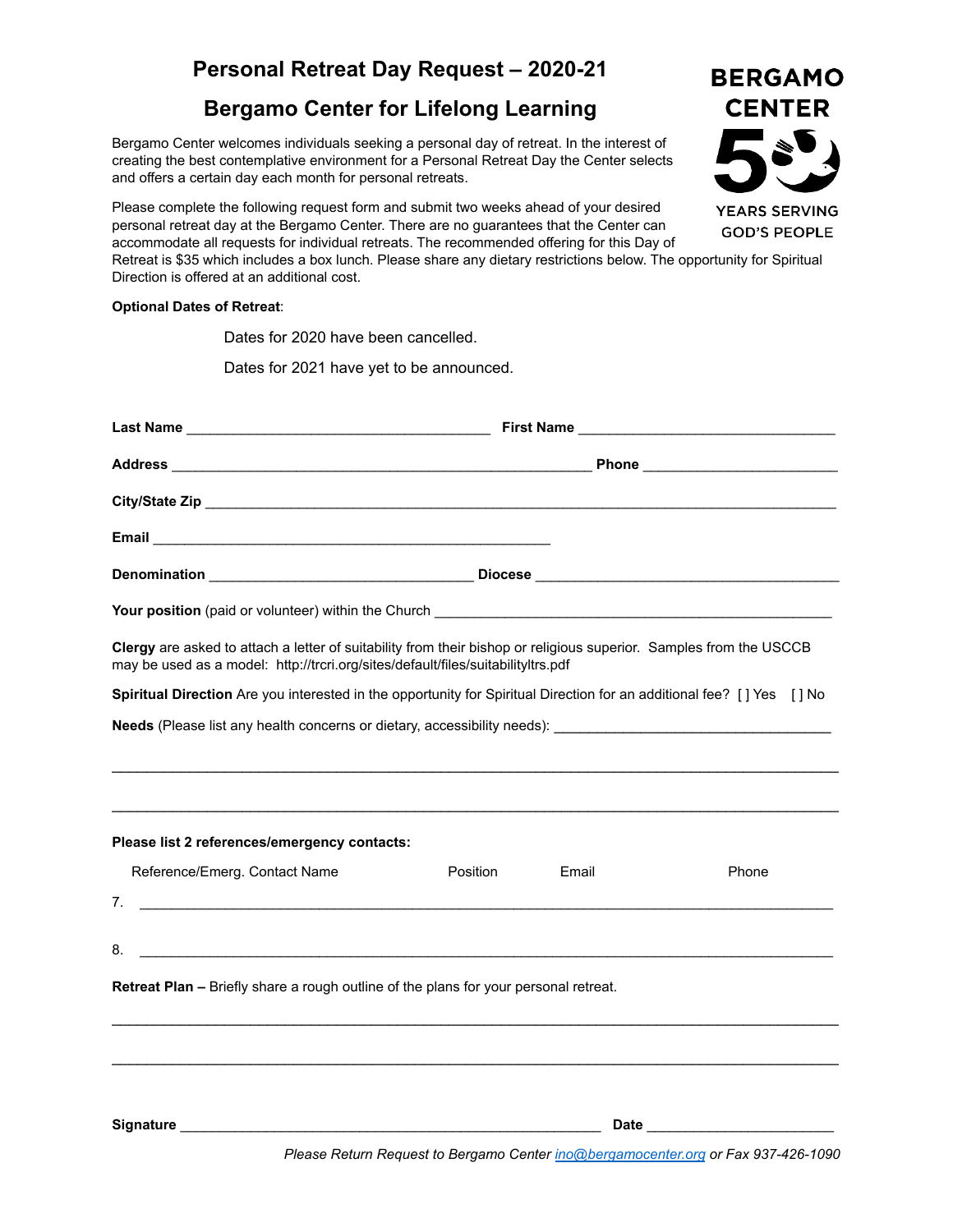### **Bergamo Center for Lifelong Learning**

Bergamo Center welcomes individuals seeking a personal day of retreat. In the interest of creating the best contemplative environment for a Personal Retreat Day the Center selects and offers a certain day each month for personal retreats.

Please complete the following request form and submit two weeks ahead of your desired personal retreat day at the Bergamo Center. There are no guarantees that the Center can accommodate all requests for individual retreats. The recommended offering for this Day of Retreat is \$35 which includes a box lunch. Please share any dietary restrictions below. The opportunity for Spiritual Direction is offered at an additional cost.

| <b>Optional Dates of Retreat:</b>                                                                                                                                                                                                    |                                                     |              |             |                                                                                                                                                          |
|--------------------------------------------------------------------------------------------------------------------------------------------------------------------------------------------------------------------------------------|-----------------------------------------------------|--------------|-------------|----------------------------------------------------------------------------------------------------------------------------------------------------------|
| Tues Jan. 8, 2019<br>Weds. Feb. 20                                                                                                                                                                                                   | Mon. March 11<br>Tues. Apr. 16                      | Tues. June 4 | Fri. May 17 | Tues. July 9<br>Weds. Aug. 28                                                                                                                            |
|                                                                                                                                                                                                                                      |                                                     |              |             |                                                                                                                                                          |
|                                                                                                                                                                                                                                      |                                                     |              |             |                                                                                                                                                          |
|                                                                                                                                                                                                                                      |                                                     |              |             |                                                                                                                                                          |
|                                                                                                                                                                                                                                      |                                                     |              |             |                                                                                                                                                          |
|                                                                                                                                                                                                                                      |                                                     |              |             |                                                                                                                                                          |
| Your position (paid or volunteer) within the Church <b>example and the control of the control of the control of the control of the control of the control of the control of the control of the control of the control of the con</b> |                                                     |              |             |                                                                                                                                                          |
| may be used as a model: http://trcri.org/sites/default/files/suitabilityltrs.pdf                                                                                                                                                     |                                                     |              |             | Clergy are asked to attach a letter of suitability from their bishop or religious superior. Samples from the USCCB                                       |
|                                                                                                                                                                                                                                      |                                                     |              |             | Spiritual Direction Are you interested in the opportunity for Spiritual Direction for an additional fee? [] Yes [] No                                    |
|                                                                                                                                                                                                                                      |                                                     |              |             | Needs (Please list any health concerns or dietary, accessibility needs): [1997] Needs (Please list any health concerns or dietary, accessibility needs): |
| Please list 2 references/emergency contacts:                                                                                                                                                                                         |                                                     |              |             |                                                                                                                                                          |
| Reference/Emerg. Contact Name                                                                                                                                                                                                        |                                                     | Position     | Email       | Phone                                                                                                                                                    |
| 9.                                                                                                                                                                                                                                   | <u> 1980 - Johann Stein, marwolaethau (b. 1980)</u> |              |             |                                                                                                                                                          |
| 10.                                                                                                                                                                                                                                  |                                                     |              |             |                                                                                                                                                          |
| <b>Retreat Plan –</b> Briefly share a rough outline of the plans for your personal retreat.                                                                                                                                          |                                                     |              |             |                                                                                                                                                          |
|                                                                                                                                                                                                                                      |                                                     |              |             |                                                                                                                                                          |
|                                                                                                                                                                                                                                      |                                                     |              |             |                                                                                                                                                          |
|                                                                                                                                                                                                                                      |                                                     |              |             | Date <u>___________________</u>                                                                                                                          |

**CENTER YEARS SERVING GOD'S PEOPLE** 

**BERGAMO** 

*Please Return Request to Bergamo Center [ino@bergamocenter.org](mailto:ino@bergamocenter.org) or Fax 937-426-1090*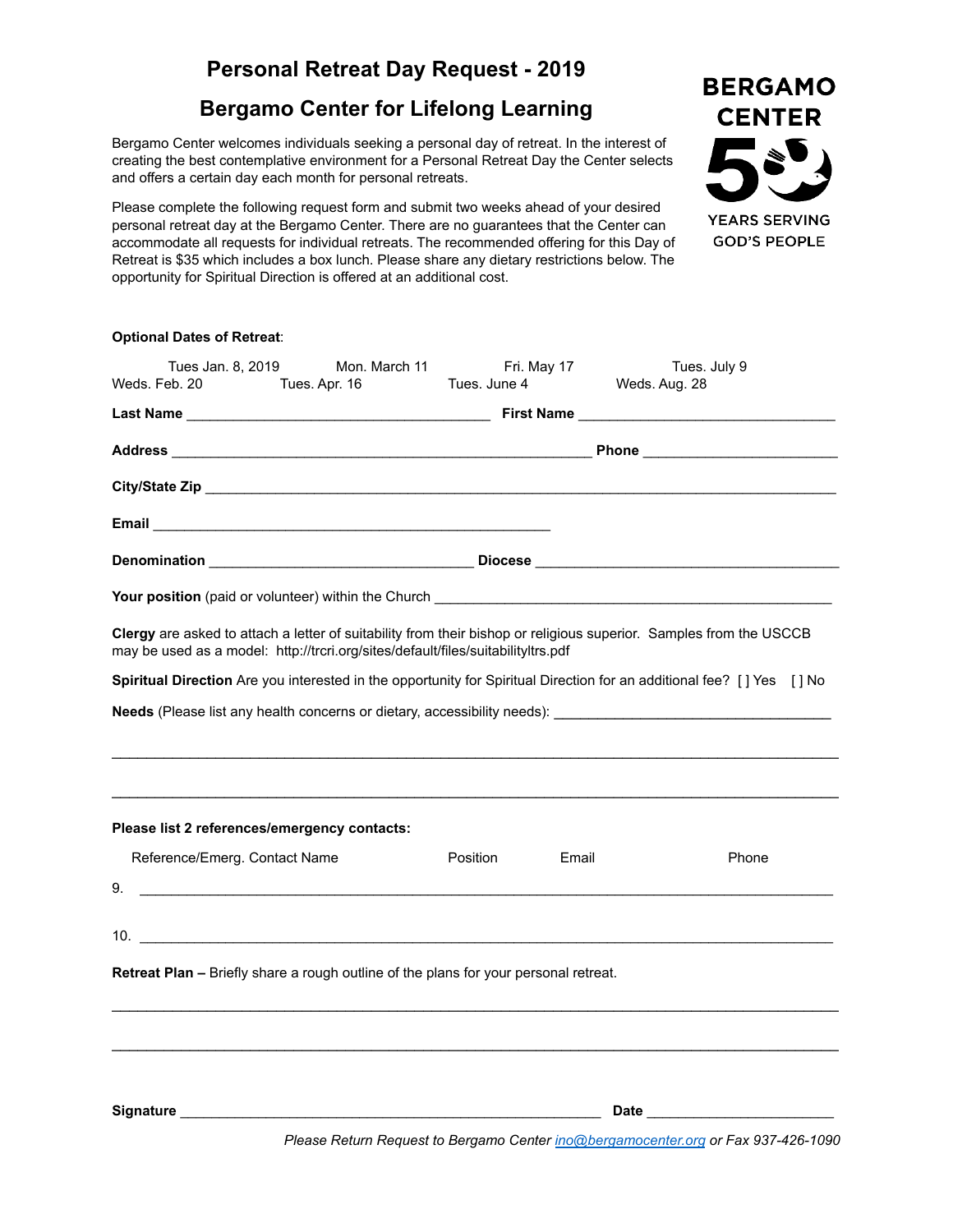### **Bergamo Center for Lifelong Learning**

Bergamo Center welcomes individuals seeking a personal day of retreat. In the interest of creating the best contemplative environment for a Personal Retreat Day the Center selects and offers a certain day each month for personal retreats.

Please complete the following request form and submit two weeks ahead of your desired personal retreat day at the Bergamo Center. There are no guarantees that the Center can accommodate all requests for individual retreats. The recommended offering for this Day of Retreat is \$35 which includes a box lunch. Please share any dietary restrictions below. The opportunity for Spiritual Direction is offered at an additional cost.

| <b>Optional Dates of Retreat:</b>                                                                                                                                                                                                         |                             |                              |                                 |
|-------------------------------------------------------------------------------------------------------------------------------------------------------------------------------------------------------------------------------------------|-----------------------------|------------------------------|---------------------------------|
| Tues May 1, 2018<br>Mon. Sept. 17                                                                                                                                                                                                         | Fri June 8<br>Tues, Oct. 16 | Fri. July 6<br>Tues. Oct. 23 | Tues. Aug. 21<br>Mon. Dec. 3    |
|                                                                                                                                                                                                                                           |                             |                              |                                 |
|                                                                                                                                                                                                                                           |                             |                              |                                 |
|                                                                                                                                                                                                                                           |                             |                              |                                 |
|                                                                                                                                                                                                                                           |                             |                              |                                 |
|                                                                                                                                                                                                                                           |                             |                              |                                 |
| <b>Your position</b> (paid or volunteer) within the Church <b>Constant Constant Constant Constant Constant Constant Constant Constant Constant Constant Constant Constant Constant Constant Constant Constant Constant Constant Const</b> |                             |                              |                                 |
| Clergy are asked to attach a letter of suitability from their bishop or religious superior. Samples from the USCCB<br>may be used as a model: http://trcri.org/sites/default/files/suitabilityltrs.pdf                                    |                             |                              |                                 |
| Spiritual Direction Are you interested in the opportunity for Spiritual Direction for an additional fee? [] Yes [] No                                                                                                                     |                             |                              |                                 |
|                                                                                                                                                                                                                                           |                             |                              |                                 |
|                                                                                                                                                                                                                                           |                             |                              |                                 |
| Please list 2 references/emergency contacts:                                                                                                                                                                                              |                             |                              |                                 |
| Reference/Emerg. Contact Name                                                                                                                                                                                                             | Position                    | Email                        | Phone                           |
|                                                                                                                                                                                                                                           |                             |                              |                                 |
| $\frac{12.}{2}$                                                                                                                                                                                                                           |                             |                              |                                 |
| <b>Retreat Plan –</b> Briefly share a rough outline of the plans for your personal retreat.                                                                                                                                               |                             |                              |                                 |
|                                                                                                                                                                                                                                           |                             |                              |                                 |
|                                                                                                                                                                                                                                           |                             |                              |                                 |
|                                                                                                                                                                                                                                           |                             |                              |                                 |
|                                                                                                                                                                                                                                           |                             |                              | Date __________________________ |

*Please Return Request to Bergamo Center [ino@bergamocenter.org](mailto:ino@bergamocenter.org) or Fax 937-426-1090*

**BERGAMO CENTER** 

**YEARS SERVING GOD'S PEOPLE**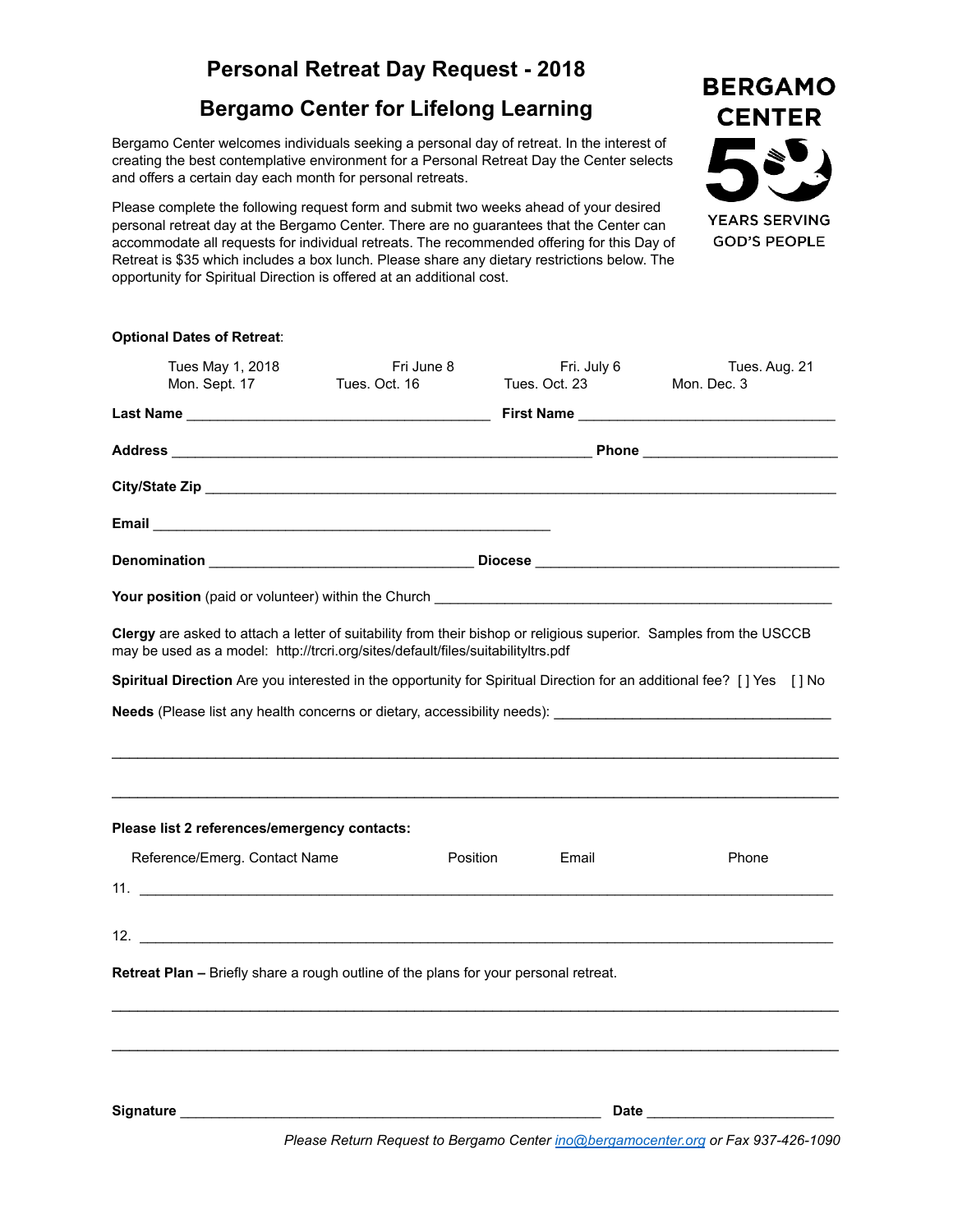# **Bergamo Center for Lifelong Learning**

Bergamo Center welcomes individuals seeking a personal day of retreat. In the interest of creating the best contemplative environment for a Personal Retreat Day the Center selects and offers a certain day each month for personal retreats.

Please complete the following request form and submit two weeks ahead of your desired personal retreat day at the Bergamo Center. There are no guarantees that the Center can accommodate all requests for individual retreats. The recommended offering for this Day of Retreat is \$35 which includes a box lunch. Please share any dietary restrictions below. The opportunity for Spiritual Direction is offered at an additional cost.

| <b>Optional Dates of Retreat:</b>                                                                                                                                                                                                    |                |          |             |                                                                                                                                                                                                                                |
|--------------------------------------------------------------------------------------------------------------------------------------------------------------------------------------------------------------------------------------|----------------|----------|-------------|--------------------------------------------------------------------------------------------------------------------------------------------------------------------------------------------------------------------------------|
| Tues, Feb. 27                                                                                                                                                                                                                        | Weds. March 28 |          | Tues. May 1 | Tues. June 19                                                                                                                                                                                                                  |
|                                                                                                                                                                                                                                      |                |          |             |                                                                                                                                                                                                                                |
|                                                                                                                                                                                                                                      |                |          |             |                                                                                                                                                                                                                                |
|                                                                                                                                                                                                                                      |                |          |             |                                                                                                                                                                                                                                |
|                                                                                                                                                                                                                                      |                |          |             |                                                                                                                                                                                                                                |
|                                                                                                                                                                                                                                      |                |          |             |                                                                                                                                                                                                                                |
| Your position (paid or volunteer) within the Church <b>Common Contract Control Control Control Control Control Control Control Control Control Control Control Control Control Control Control Control Control Control Control C</b> |                |          |             |                                                                                                                                                                                                                                |
| Clergy are asked to attach a letter of suitability from their bishop or religious superior. Samples from the USCCB<br>may be used as a model: http://trcri.org/sites/default/files/suitabilityltrs.pdf                               |                |          |             |                                                                                                                                                                                                                                |
|                                                                                                                                                                                                                                      |                |          |             | Spiritual Direction Are you interested in the opportunity for Spiritual Direction for an additional fee? [] Yes [] No                                                                                                          |
|                                                                                                                                                                                                                                      |                |          |             |                                                                                                                                                                                                                                |
|                                                                                                                                                                                                                                      |                |          |             |                                                                                                                                                                                                                                |
|                                                                                                                                                                                                                                      |                |          |             |                                                                                                                                                                                                                                |
| Please list 2 references/emergency contacts:                                                                                                                                                                                         |                |          |             |                                                                                                                                                                                                                                |
| Reference/Emerg. Contact Name                                                                                                                                                                                                        |                | Position | Email       | Phone                                                                                                                                                                                                                          |
| 13.                                                                                                                                                                                                                                  |                |          |             |                                                                                                                                                                                                                                |
| 14.                                                                                                                                                                                                                                  |                |          |             |                                                                                                                                                                                                                                |
| Retreat Plan - Briefly share a rough outline of the plans for your personal retreat.                                                                                                                                                 |                |          |             |                                                                                                                                                                                                                                |
|                                                                                                                                                                                                                                      |                |          |             |                                                                                                                                                                                                                                |
|                                                                                                                                                                                                                                      |                |          |             |                                                                                                                                                                                                                                |
|                                                                                                                                                                                                                                      |                |          |             |                                                                                                                                                                                                                                |
|                                                                                                                                                                                                                                      |                |          |             | Date and the contract of the contract of the contract of the contract of the contract of the contract of the contract of the contract of the contract of the contract of the contract of the contract of the contract of the c |
|                                                                                                                                                                                                                                      |                |          |             | Please Return Request to Bergamo Center ino@bergamocenter.org or Fax 937-426-1090                                                                                                                                              |

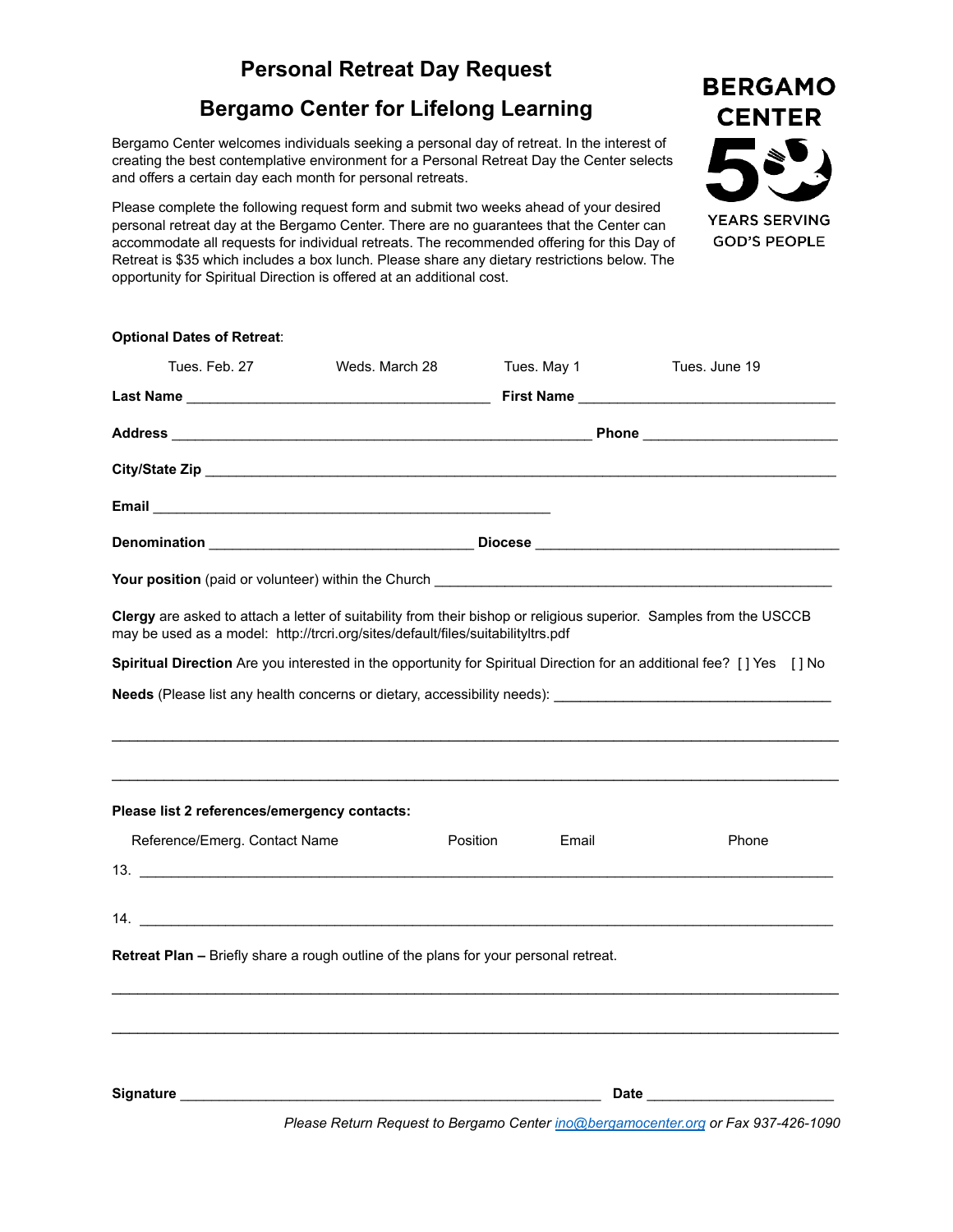**BERGAMO CENTER** 

**YEARS SERVING GOD'S PEOPLE** 

## **Bergamo Center for Lifelong Learning**

Bergamo Center welcomes individuals seeking a personal day of retreat. In the interest of creating the best contemplative environment for a Personal Retreat Day the Center selects and offers a certain day each month for personal retreats.

Please complete the following request form and submit two weeks ahead of your desired personal retreat day at the Bergamo Center. There are no guarantees that the Center can accommodate all requests for individual retreats. The recommended offering for this Day of Retreat is \$35 which includes a box lunch. Please share any dietary restrictions below. The opportunity for Spiritual Direction is offered at an additional cost.

| Clergy are asked to attach a letter of suitability from their bishop or religious superior. Samples from the USCCB<br>may be used as a model: http://trcri.org/sites/default/files/suitabilityltrs.pdf |          |       |                                                                                   |
|--------------------------------------------------------------------------------------------------------------------------------------------------------------------------------------------------------|----------|-------|-----------------------------------------------------------------------------------|
| Spiritual Direction Are you interested in the opportunity for Spiritual Direction for an additional fee? [] Yes [] No                                                                                  |          |       |                                                                                   |
| Needs (Please list any health concerns or dietary, accessibility needs): [19] Needs (Please list and the concern                                                                                       |          |       |                                                                                   |
|                                                                                                                                                                                                        |          |       |                                                                                   |
|                                                                                                                                                                                                        |          |       |                                                                                   |
|                                                                                                                                                                                                        |          |       |                                                                                   |
| Please list 2 references/emergency contacts:                                                                                                                                                           |          |       |                                                                                   |
| Reference/Emerg. Contact Name                                                                                                                                                                          | Position | Email | Phone                                                                             |
|                                                                                                                                                                                                        |          |       |                                                                                   |
|                                                                                                                                                                                                        |          |       |                                                                                   |
| 16.                                                                                                                                                                                                    |          |       |                                                                                   |
| Retreat Plan - Briefly share a rough outline of the plans for your personal retreat.                                                                                                                   |          |       |                                                                                   |
|                                                                                                                                                                                                        |          |       |                                                                                   |
|                                                                                                                                                                                                        |          |       |                                                                                   |
|                                                                                                                                                                                                        |          |       |                                                                                   |
|                                                                                                                                                                                                        |          |       |                                                                                   |
|                                                                                                                                                                                                        |          |       |                                                                                   |
|                                                                                                                                                                                                        |          |       | Please Return Request to Bergamo Center ino@bergamocenter.org or Fax 937-426-1090 |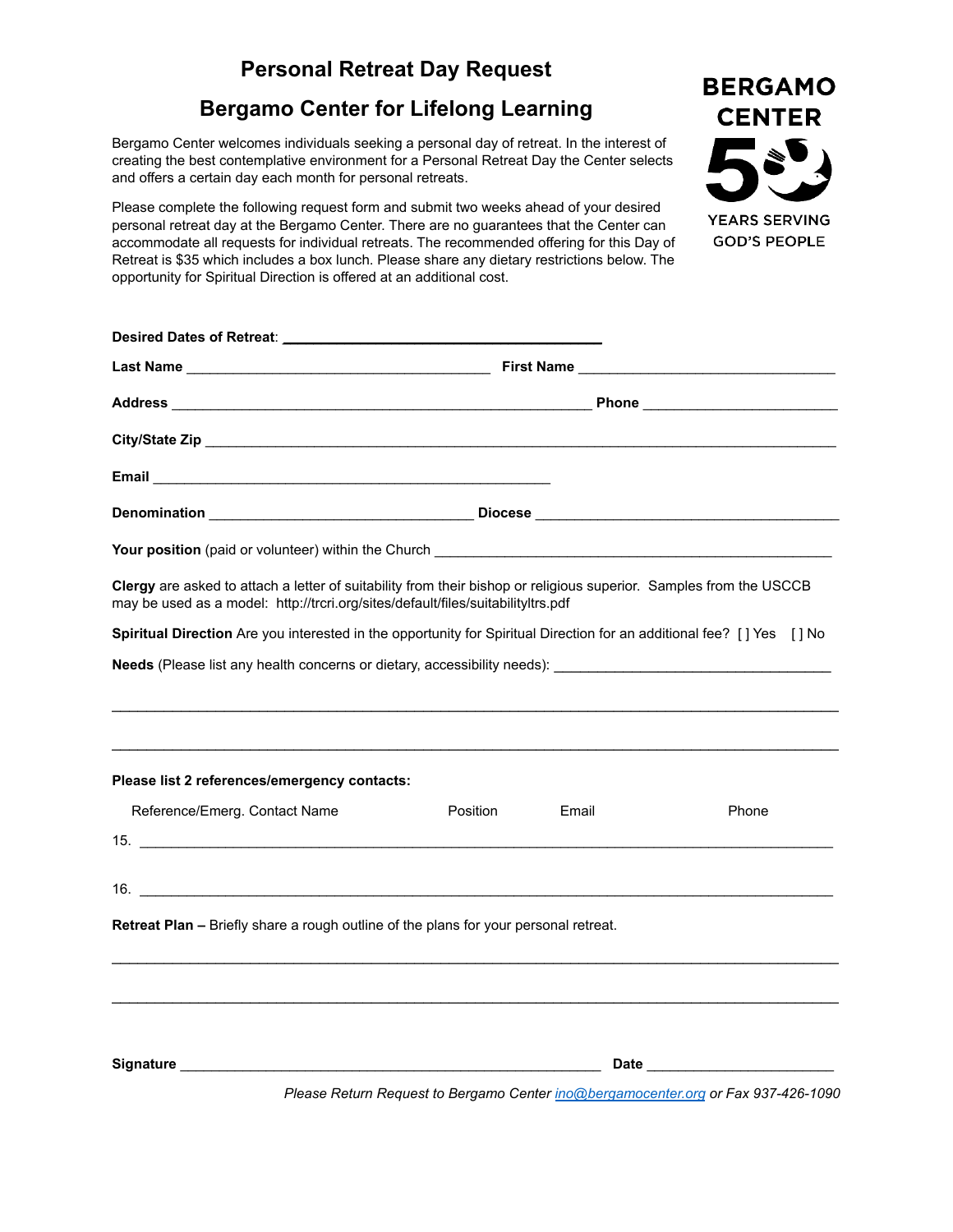### **Bergamo Center for Lifelong Learning**

Bergamo Center welcomes individuals seeking a personal day of retreat. In the interest of creating the best contemplative environment for a Personal Retreat Day the Center selects and offers a certain day each month for personal retreats.

Please complete the following request form and submit two weeks ahead of your desired personal retreat day at the Bergamo Center. There are no guarantees that the Center can accommodate all requests for individual retreats. The recommended offering for this Day of Retreat is \$35 which includes a box lunch. Please share any dietary restrictions below. The opportunity for Spiritual Direction is offered at an additional cost.

#### **Desired Dates of Retreat**

| Thurs. June 8, 2017                                                                                                                                                                                    | _ Thurs. July 6, 2017                                                                                                                                                                                                          | Thurs. Aug. 17, 2017 |  |  |  |  |
|--------------------------------------------------------------------------------------------------------------------------------------------------------------------------------------------------------|--------------------------------------------------------------------------------------------------------------------------------------------------------------------------------------------------------------------------------|----------------------|--|--|--|--|
|                                                                                                                                                                                                        |                                                                                                                                                                                                                                |                      |  |  |  |  |
|                                                                                                                                                                                                        | Address Phone Phone Phone Phone Phone Phone Phone Phone Phone Phone Phone Phone Phone Phone Phone Phone Phone Phone Phone Phone Phone Phone Phone Phone Phone Phone Phone Phone Phone Phone Phone Phone Phone Phone Phone Phon |                      |  |  |  |  |
|                                                                                                                                                                                                        |                                                                                                                                                                                                                                |                      |  |  |  |  |
|                                                                                                                                                                                                        |                                                                                                                                                                                                                                |                      |  |  |  |  |
|                                                                                                                                                                                                        |                                                                                                                                                                                                                                |                      |  |  |  |  |
|                                                                                                                                                                                                        |                                                                                                                                                                                                                                |                      |  |  |  |  |
| Clergy are asked to attach a letter of suitability from their bishop or religious superior. Samples from the USCCB<br>may be used as a model: http://trcri.org/sites/default/files/suitabilityltrs.pdf |                                                                                                                                                                                                                                |                      |  |  |  |  |
| Spiritual Direction Are you interested in the opportunity for Spiritual Direction for an additional fee? [] Yes [] No                                                                                  |                                                                                                                                                                                                                                |                      |  |  |  |  |
|                                                                                                                                                                                                        |                                                                                                                                                                                                                                |                      |  |  |  |  |
|                                                                                                                                                                                                        |                                                                                                                                                                                                                                |                      |  |  |  |  |
| Please list 2 references/emergency contacts:                                                                                                                                                           |                                                                                                                                                                                                                                |                      |  |  |  |  |
| Reference/Emerg. Contact Name<br>17.                                                                                                                                                                   | Position<br>Email                                                                                                                                                                                                              | Phone                |  |  |  |  |
|                                                                                                                                                                                                        |                                                                                                                                                                                                                                |                      |  |  |  |  |
|                                                                                                                                                                                                        |                                                                                                                                                                                                                                |                      |  |  |  |  |
| <b>Retreat Plan –</b> Briefly share a rough outline of the plans for your personal retreat.                                                                                                            |                                                                                                                                                                                                                                |                      |  |  |  |  |
|                                                                                                                                                                                                        |                                                                                                                                                                                                                                |                      |  |  |  |  |
|                                                                                                                                                                                                        |                                                                                                                                                                                                                                |                      |  |  |  |  |
|                                                                                                                                                                                                        |                                                                                                                                                                                                                                |                      |  |  |  |  |
|                                                                                                                                                                                                        | Please Return Request to Bergamo Center ino@bergamocenter.org or Fax 937-426-1090                                                                                                                                              |                      |  |  |  |  |

**BERGAMO CENTER YEARS SERVING GOD'S PEOPLE**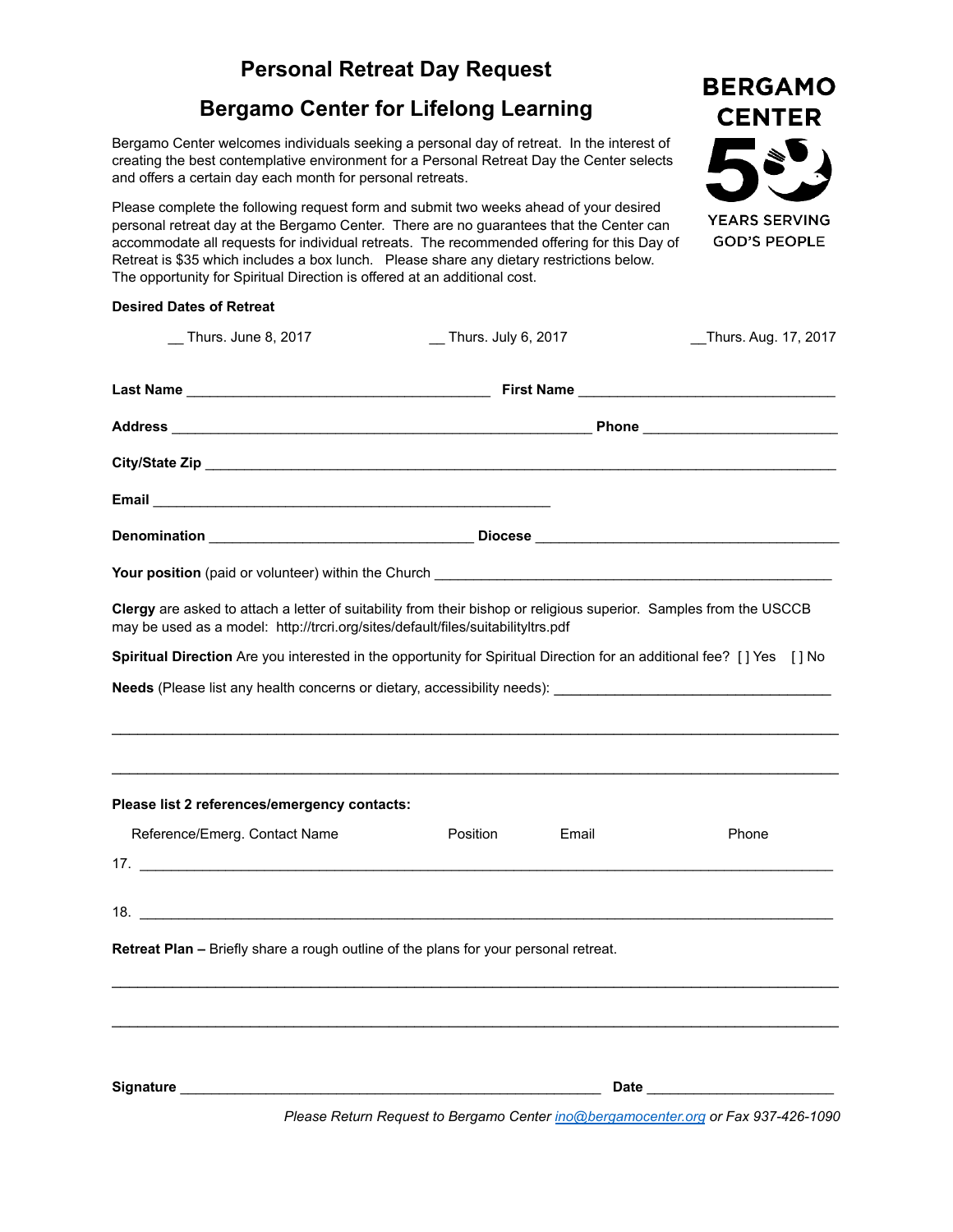### **Bergamo Center for Lifelong Learning**

Bergamo Center welcomes individuals seeking a personal day of retreat. In the interest of creating the best contemplative environment for a Personal Retreat Day the Center selects and offers a certain day each month for personal retreats.

Please complete the following request form and submit two weeks ahead of your desired personal retreat day at the Bergamo Center. There are no guarantees that the Center can accommodate all requests for individual retreats. The recommended offering for this Day of Retreat is \$35 which includes a box lunch. Please share any dietary restrictions below. The opportunity for Spiritual Direction is offered at an additional cost.

| <b>Desired Dates of Retreat</b> |  |  |
|---------------------------------|--|--|

| _Mon. Sept. 11, 2017                                                                        | Mon. Oct. 30, 2017                                                                                                                                                                                                                        |       |
|---------------------------------------------------------------------------------------------|-------------------------------------------------------------------------------------------------------------------------------------------------------------------------------------------------------------------------------------------|-------|
|                                                                                             |                                                                                                                                                                                                                                           |       |
|                                                                                             |                                                                                                                                                                                                                                           |       |
|                                                                                             |                                                                                                                                                                                                                                           |       |
|                                                                                             |                                                                                                                                                                                                                                           |       |
|                                                                                             |                                                                                                                                                                                                                                           |       |
|                                                                                             | <b>Your position</b> (paid or volunteer) within the Church <b>Constant Constant Constant Constant Constant Constant Constant Constant Constant Constant Constant Constant Constant Constant Constant Constant Constant Constant Const</b> |       |
| be used as a model: http://trcri.org/sites/default/files/suitabilityltrs.pdf                | Clergy are asked to attach a letter of suitability from their bishop or religious superior. Samples from the USCCB may                                                                                                                    |       |
|                                                                                             | Spiritual Direction Are you interested in the opportunity for Spiritual Direction for an additional fee? [] Yes [] No                                                                                                                     |       |
|                                                                                             |                                                                                                                                                                                                                                           |       |
|                                                                                             |                                                                                                                                                                                                                                           |       |
| Please list 2 references/emergency contacts:                                                |                                                                                                                                                                                                                                           |       |
| Reference/Emerg. Contact Name                                                               | Position<br>Email                                                                                                                                                                                                                         | Phone |
| 1.                                                                                          |                                                                                                                                                                                                                                           |       |
| 2. $\qquad \qquad$                                                                          |                                                                                                                                                                                                                                           |       |
| <b>Retreat Plan –</b> Briefly share a rough outline of the plans for your personal retreat. |                                                                                                                                                                                                                                           |       |
|                                                                                             |                                                                                                                                                                                                                                           |       |
|                                                                                             |                                                                                                                                                                                                                                           |       |
|                                                                                             | Please Return Request to Bergamo Center ino@bergamocenter.org or Fax 937-426-1090                                                                                                                                                         |       |

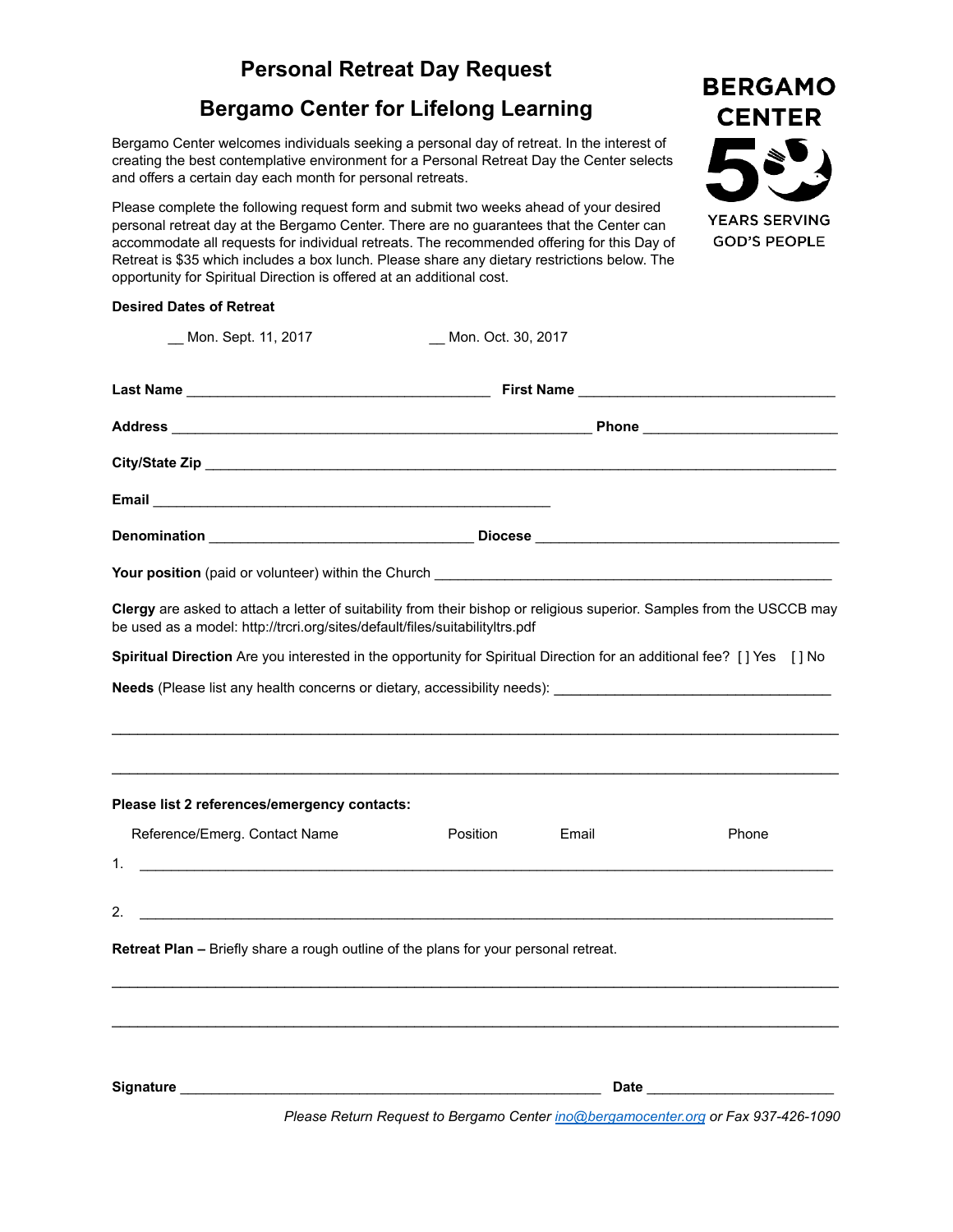#### **Personal Retreat Day**

#### **(Adapted from the Benedict Inn, Beech Grove Indiana)**

*Give yourself a gift! Take some time away to spend with yourself and God. Rest, relax, read, walk the labyrinth, pray, just be! It's your day to spend as structured or unstructured as you need. Call to schedule your personal retreat today! Thursday, September 8, 2016-9 AM to 4 PM. Fee is \$35 per person and includes a room for the day and lunch. Spiritual direction is available for an additional fee.*

#### **Potential Dates for Personal Day of Retreat**

Weds. Sept. 14, 2016 Weds. Oct. 5, 2016 Mon. Dec. 12, 2016 Weds. Jan. 11, 2017 Weds. Feb. 1, 2017 Weds. April 12, 2017 Tues. May 2, 2017 Thurs. June 8, 2017

#### **Steps in the process**

Take a phone call or receive a request

Speak with the person. On the phone Stress the importance of references and desires for the program.

Suggest that they complete a request form.

2 references / emergency contacts

Plans for the personal retreat

Background past retreat experience, denomination

Desire for Spiritual Direction (remind of additional fee)

Request form suggests that we narrow individual retreats to selected dates in the calendar when there are no large groups. (Eliminate all the harsh negative discouraging, language/warnings that are in the current form.)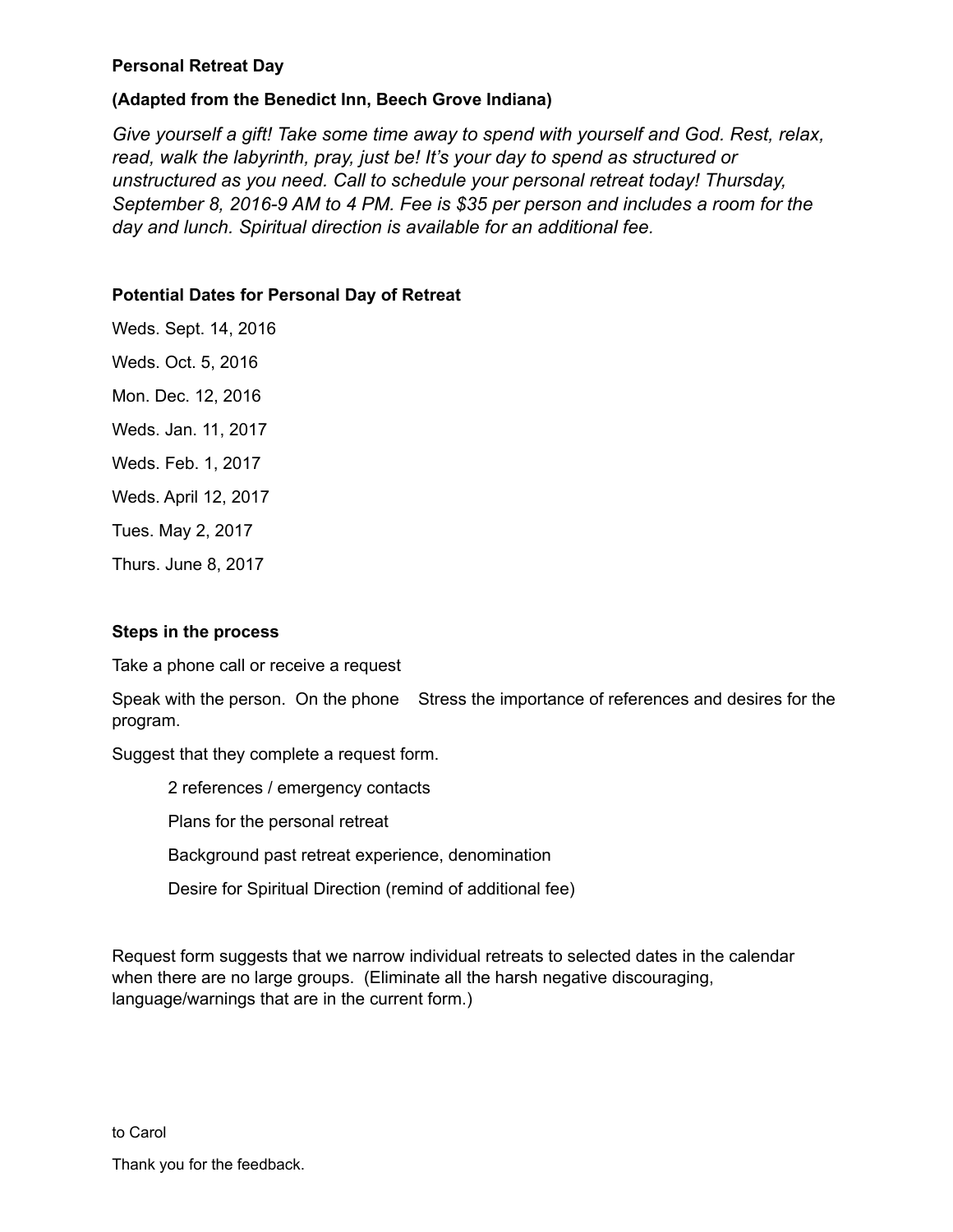The language on the introduction came from another retreat center and I agree it does sound inviting.

I agree the language of the form nearly repels anyone from wanting to come on a retreat. The language on the registration or request form is a result of a bad experience at Bergamo some time ago long before I came. The staff have reminded me of this story more than once. Bergamo did offer individual retreat days 10 to 15 years ago. Well, one of the individual retreat guests ended up locking herself in her room and it took days to get her to leave. She was in serious need of psychological support and a day retreat at Bergamo was not the best answer. Since then, only clergy and religious and Marianist personnel have been permitted to stay as individuals at the Bergamo Center. I have tried to ease that narrow audience open to include those lay people who simply want a spiritual day. Hence, the pressure from staff with documentation to assure the guests have the right intentions and come well recommended. I do not believe you saw all the language we needed to put in regarding VIRTUS child protection training if there is any chance of overnight lodging while high school students are here. That is why the daytime option on off days when no high school youth and are present has its advantages. Some of our staff would sooner refer folks looking for an individual retreat to another retreat Center than risk the chance of problems here.

Is there some other less obtrusive way of assuring the guests have sound intentions and a personal day of retreat is the right thing for them?

I like your last two suggestions and will try to include those themes in the material too.

Thanks,

Brent

On Wed, Jun 8, 2016 at 6:06 PM, Carol Jackson <caroljackson@woh.rr.com> wrote:

Brent,

Thanks for sharing this information. I do have a few comments:

•I liked the brief description of the how the day could be used "Take some time away to spend with yourself and God. Rest, relax, read, walk the labyrinth, pray, just be! "

•I am surprised at the extent of the information that is being sought with the registration. It feels daunting. I understand the need for an emergency contact person but references, past experience, plans, denomination begins to feel like a project and not just a day away dedicated to self and God.

•I think mention of the contemplative environment that will be available to them at Bergamo would be appealing too. The quiet because of limited guest in the building, chapel for prayers support, grounds to refresh the spirit, library to browse, lounge to relax in, etc. I can imagine that the people who initially get this notice will be familiar with Bergamo but they may want to pass it on to someone else who is not familiar with Bergamo.

•Maybe something to the effect that we live in "busy times" with 24 hour accessibility and taking time away can be the ultimate gift to ourselves.

Brent, thank you for asking for my input and blessings on this endeavor.

Best regards,

Carol

PS: This may not be a needed suggestion but if you decide to do something like this a brochure in your racks and maybe even placed at some parishes may reach a wider audience for retreat days.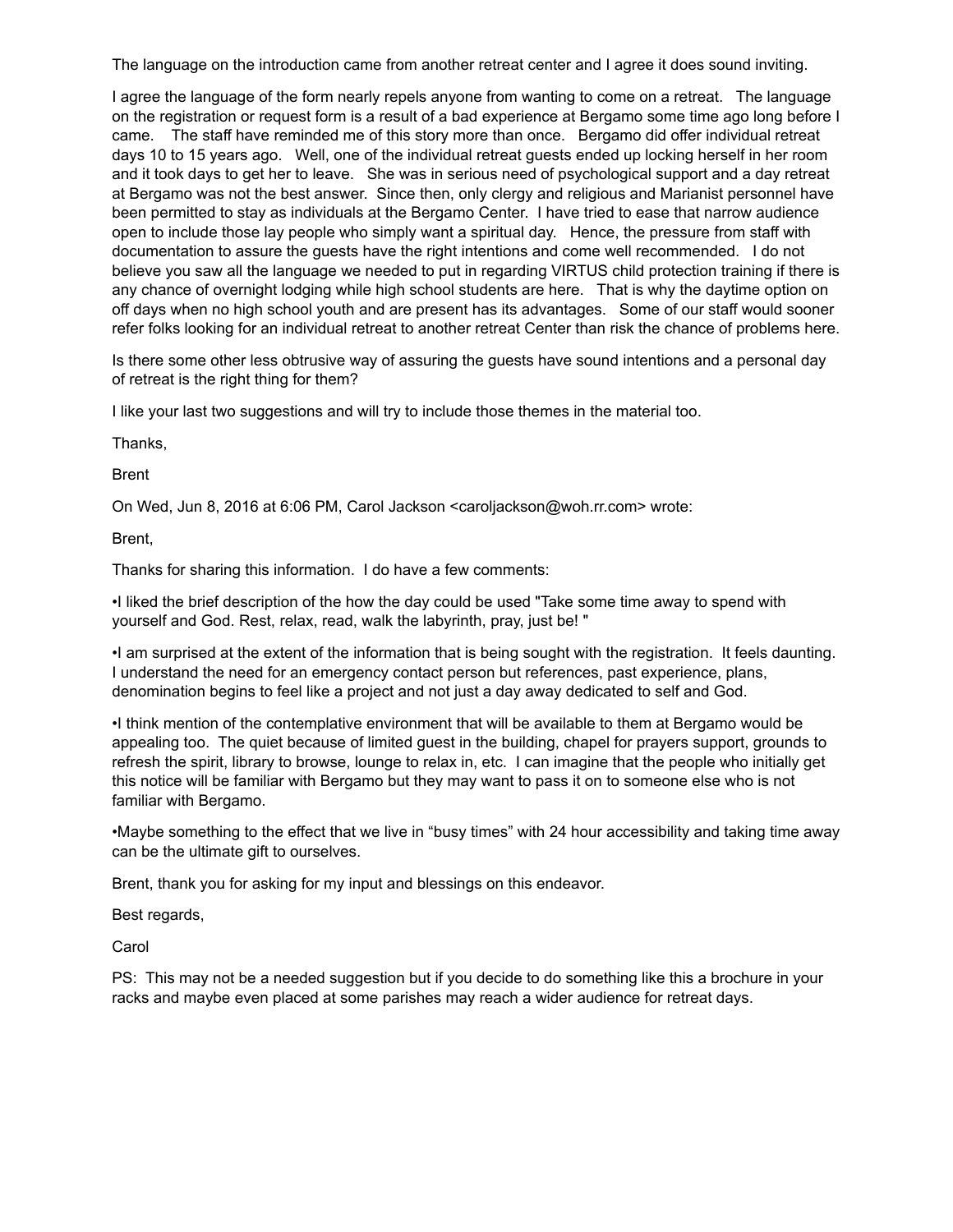#### **From the Benedict Inn, Beech Grove Indiana**

#### Personal Retreat Day

Give yourself a gift! Take some time away to spend with yourself and God. Rest, relax, read, walk the labyrinth, pray, just be! It's your day to spend as structured or unstructured as you need. Call to schedule your personal retreat today! Thursday, September 8, 2016-9 AM to 4 PM. Fee is \$35 per person and includes a room for the day and lunch. Spiritual direction is available for an additional fee.

#### **Spiritual Direction Internship Program:**

SD I is a two-year program designed for a person desires to enrich is/her spiritual life, to discern whether one has a call to become a spiritual director and to develop experientially the skills needed for spiritual direction. The internship is intended to meet the needs of the ecumenical community of Christians in Indianapolis and the surrounding area. If you are interested in the 2016 2018 program please call Sr. Juliana Babcock, OSB at 317-788-7581 at extension three

Register online at www.Benedictinn.org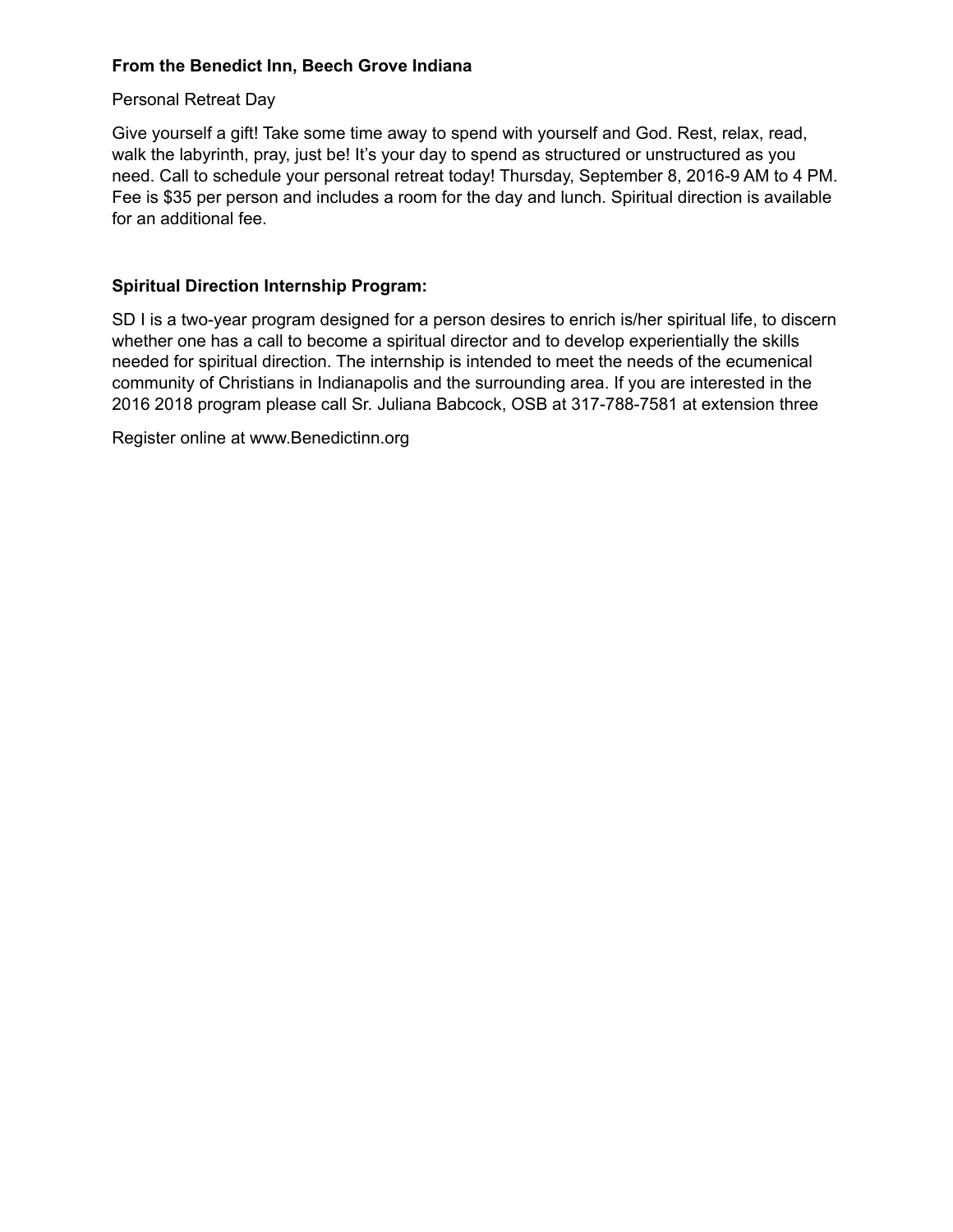Dear Frank,

Thank you for your request for a private retreat. We have established a new procedure for having all retreatants complete a request form for private individual retreats.

I am attaching the form and ask that you complete it and send along any other supporting documents either electronically or by mail. We understand and appreciate the time it takes to complete the form, but it is a necessary step to ask all similar requests to be completed.

We are targeting a couple weeks in May 2016 - May 9-12 and May 16-19 that we are inviting individual who have expressed interest in an individual retreat to schedule a retreat. Since there are no high school youth scheduled at that time then there is not the need for the VIRTUS Child Protection Training for those two weeks.

Thank you,

From another Midwest Retreat Center

At Mary & Joseph we welcome private retreatants (PRs) whenever we have the space available. Our main focus is also accommodating groups. And our kitchen is only open when there are 15 guests (sometimes less - it just depends) on the campus.

The groups usually request a certain number of bedrooms. Two weeks before their retreat, they are to contact me with their minimum guaranteed number of guests, plus their requests for shared or single rooms. So, that means that after that time, if they don't use all their allotted rooms, I can take in private retreatants if there are bedrooms available. If I don't have any groups in for some reason, and don't feel like I would get any (such as a holiday weekend), I can take PRs in earlier than the 2 weeks.

We charge \$80 for a one night stay in a single room. We charge \$76/night for a single room if the person stays 2 or more nights (small discount). If we have meals available, they can add them.

If we don't have meals, I have a couple of places where they can keep food refrigerated and a microwave for heating food. Or they sometimes go off site to eat.

I think I have about 5 - 10 PRS in any one month. We do have people here who can give spiritual direction, but I think most come for just the quiet time. They read, write, pray, hike - whatever they might want to do.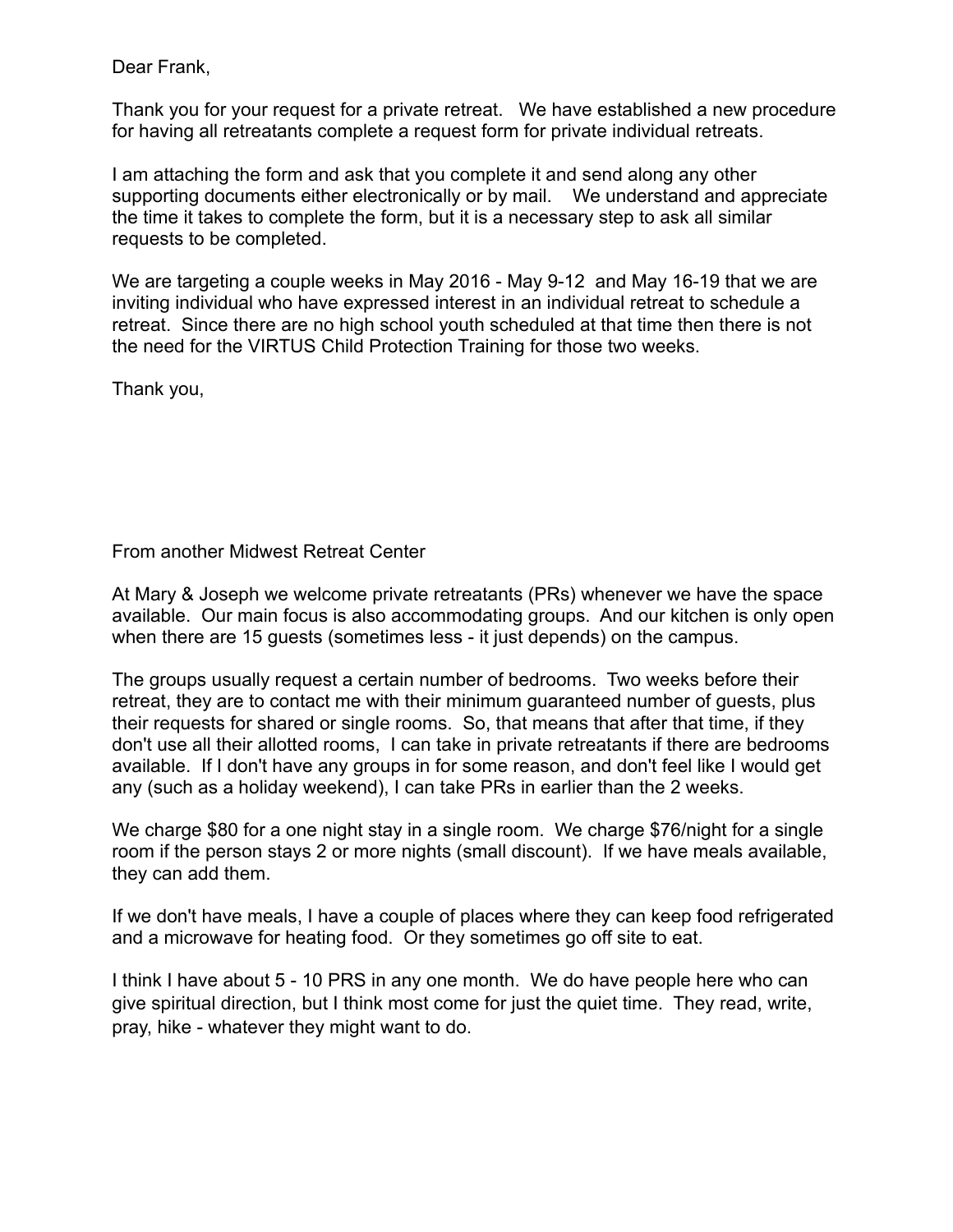# **[Types of Retreats](http://differentretreats.blogspot.com/2007/06/types-of-retreats.html)**

### **Personal / Individual Retreats**

*Retreating by yourself* and spending little or no time interacting with other people.

#### **Small Groups Retreats**

*Retreating with a few other people,* like 5 - 10*.*

#### **Large Group Retreats**

*Retreating with a dozen or more people.*

#### **Social Retreat**

*Retreating with some social interaction with others***.**

#### **Silent Retreat**

*Remaining silent during your entire retreat,* or at least portions of it*.* For example, you may be silent most of the time but participate in seminars and visit over meal times. Or you may have silent meals but meet with a retreat director. There are various degrees of silence.

#### **Solitude Retreat**

*Retreating in isolation* like at a secluded hermitage cabin or a private area in a retreat center. With a solitude retreat you are not only silent with other people, you are not interacting with them at all.

#### **Directed / Guided Retreat**

*Retreating under the guidance of a person* such as a spiritual director, counselor, pastor or retreat director. This may be helpful if a person is new at retreating or unsure how to retreat. This can also be helpful if a person is retreating for a specific purpose such as working through a particular life issue.

#### **Structured Retreat**

*Retreating with the guidance of a schedule or rhythm***.** This structure could come from yourself, a book, a retreat director or a religious tradition such as the Benedictine Rule. Retreat structures can range from rigid to flexible, intense to relaxed. An entire retreat can be scheduled or portions can be. Structured retreats may be helpful for people who don't know how to spend time retreating as it gives them a rhythm to feel comfortable with. Structured retreats can also be helpful for people trying to focus on certain spiritual disciplines such as silence, fasting or writing as the schedule ensures these things happen.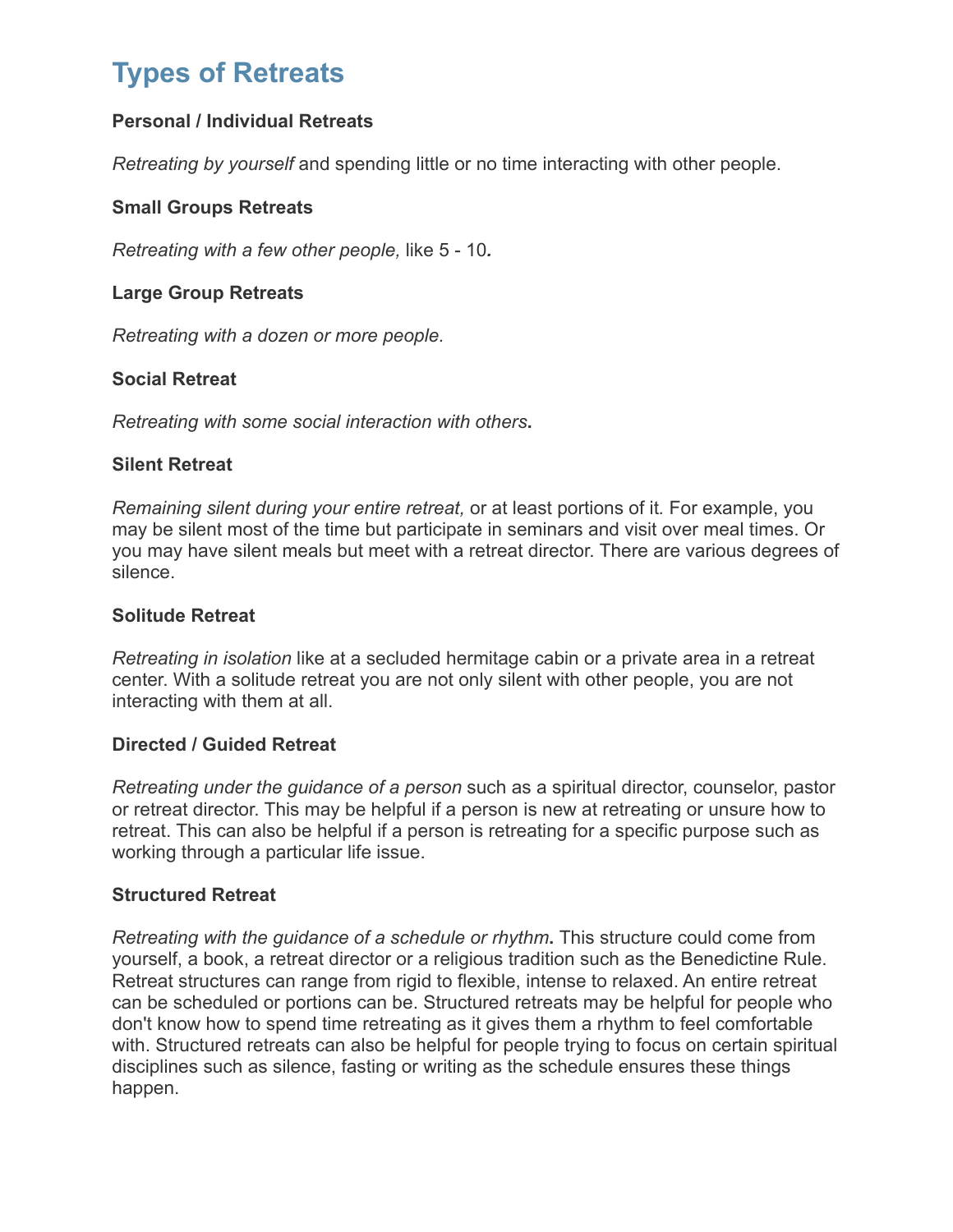#### **Unstructured Retreat**

*Retreating with little or no structure* where you are free to do as you please. This type of spontaneous retreat works well for people who have no problem retreating and filling the time. Not that goal is to "fill" the time, in fact the idea of retreating is to create time and space, not fill it. But some people have no problem allowing things to naturally flow while others prefer some structure to their retreats. Unstructured retreats may be good for people who need rest and relaxation rather than the pressure of following a certain rhythm.

### **Agenda Retreat**

*Retreating with a particular agenda or objective***.** Some people retreat because they want to work through a certain issue, catch up on their writing/journaling, work through a particular book, spend time with a particular person, catch up on some sleep and many other reasons people retreat for. If you go away with a certain goal in mind it is important to be intentional about how you spend your time and where you focus your attention.

#### **Non-agenda Retreat**

*Retreating for no particular reason*, other than to get away and enjoy God's presence for a while. These retreats can be very fulfilling as there is no particular agenda in mind so whatever comes out of the retreat time is gift. There are no specific expectation, just the anticipation of spending time with God and the benefits which flow from that.

#### **Fasting Retreat**

*Retreating while abstaining from food or activities*. Some people fast completely from all foods, while some limit themselves to no sugars, no desserts, no meat etc. Some limit themselves to one meal a day or just bread and water. Some people allow themselves fruit or juice to keep their blood sugars up. It's important to keep up your water intake and consult your physician before doing a fast, especially one lasting more than a few days. Some people fast from other things such as giving up alcohol, sex, T.V., reading or whatever during their retreat time.

#### **Nature Retreat**

*Getting away into nature to enjoy God's presence in His creation.* This might be a retreat center which office a natural setting or it could be going hiking or camping with the intent of focusing on retreating.

### **City Retreat**

*Retreating in the city or town you live in.* While it may not feel like the same kind of get away experience you get when you drive into the country or to the mountains, there are some retreat centers, churches and parks in the city which can provide an escape from your usual surroundings.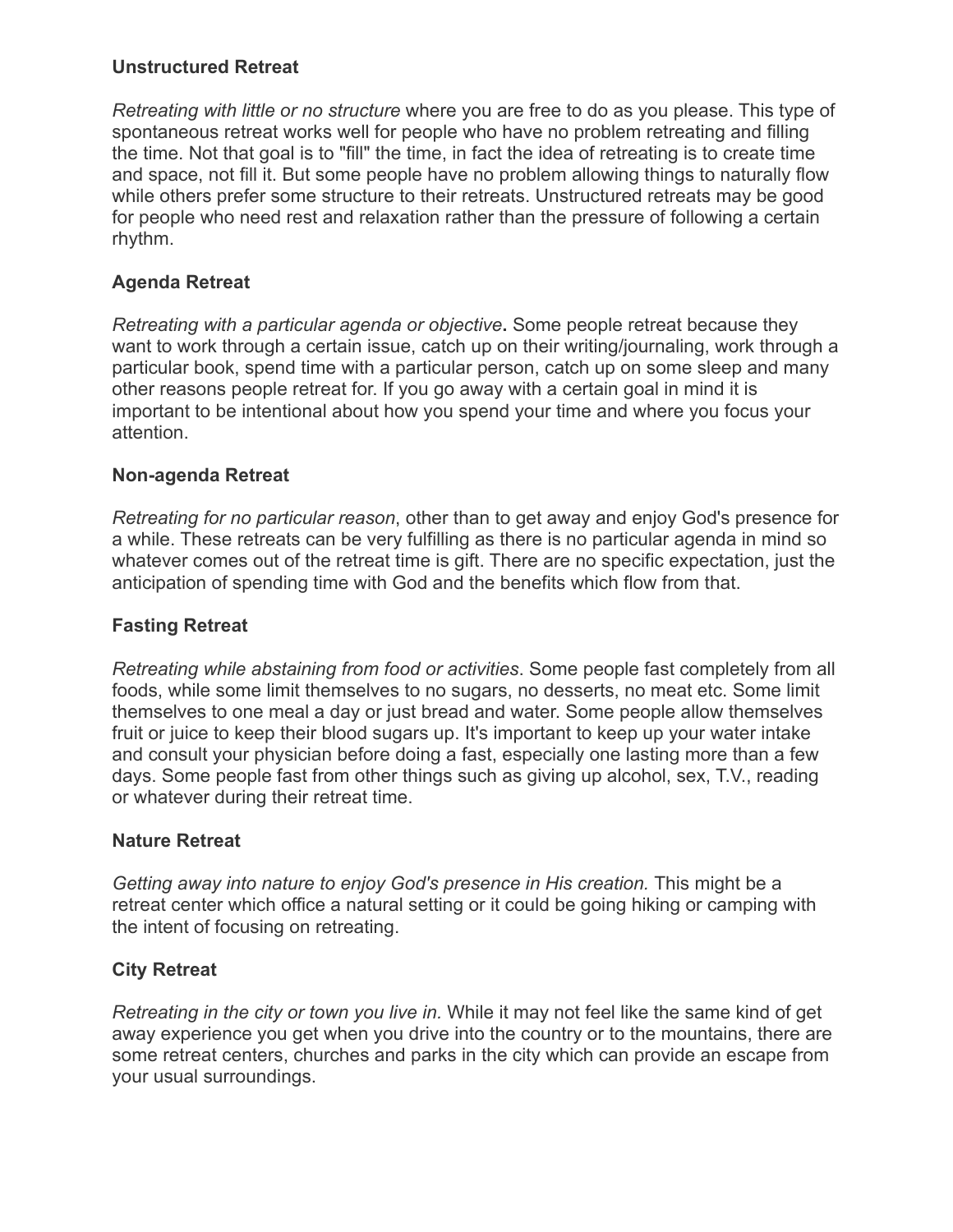#### **Marriage Retreat**

*Retreating with your spouse* with the intent of enhancing your relationship. Some couples retreat separately but at the same time and location, spending time alone praying for their spouse and reading about marriage. There are many creative ways to do marriage retreats as individual couples or in groups.

#### **Family Retreat**

*Retreat with family members* with the intent of strengthening family ties as you spend quality time together.

#### **Organized or Preached Retreats**

These retreats tend to be in *larger group settings where seminars and activities are planned* in order to help people learn and grow in certain areas. These retreat sometimes feel more like conferences or camps.

#### **Regular Daily Life Retreats**

*Retreating within your regular life schedule and setting*. Rather than taking time to go away to a retreat center some people choose to intentionally build retreating into their daily routine for a few days or weeks. For example, they may take half an hour a day or an hour a week to go to the park over lunch or read quietly at home. To fit the definition of *retreat* this should be a deliberate short term change in routine; if it lasts for years then it is considered a spiritual discipline which you've nurtured into a way of life -terrific!

#### **Day Retreats**

*Retreating for a day*; roughly an 8 - 10 hour day, like a typical work or school day, though there are no specific rules around timing.

#### **Half Day Retreats**

*Retreating just for the morning, the afternoon or the evening;* perhaps 3 -4 hours out of your day.

#### **Overnight Retreats**

*Retreating for one or more nights* in a setting conducive to rest and reflection (ie. an overnight in Disneyland or Vegas might be considered a terrific holiday but not likely a true retreat).

#### **Extended Retreats**

*Retreating for several days or weeks*. People have been known to retreat for weeks or even months at a time. While retreating for a few hours or days provides great benefit, some people suggest going really deep into your heart and soul requires several days or even weeks. The longer you retreat the more of an opportunity you have to open up your heart and soul to God. Some people have planned to retreat for a week and ended their retreat a few days early because they feel all was accomplished more quickly than they imagined. Others have extended their retreats longer than the original plan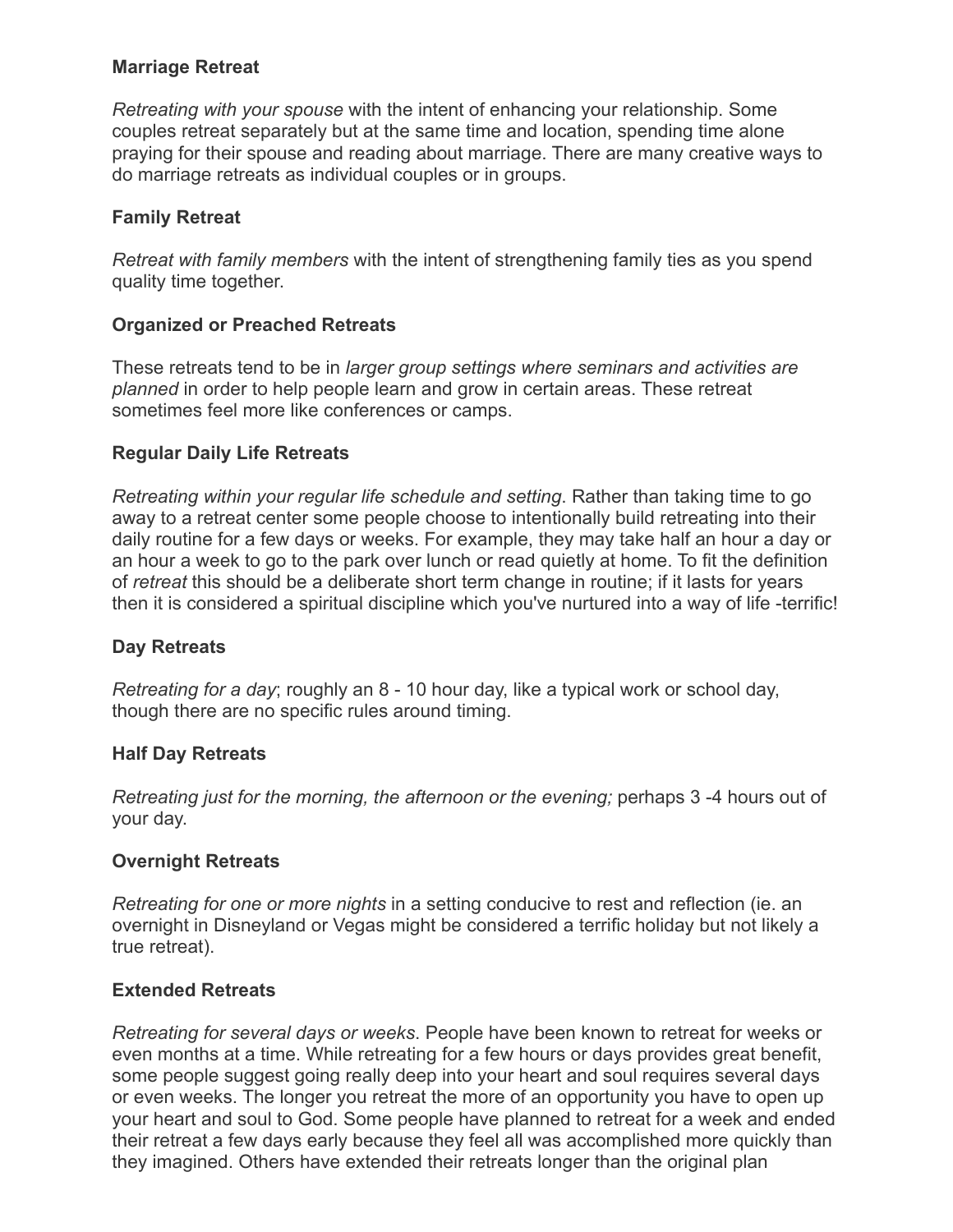because they didn't feel they were done yet. So much of this decision making process is intuitive and depends on what your heart and mind are telling you. If a person retreats for years then it would no longer be considered a retreat but a lifestyle.

### **Regular Retreats**

*Retreating on a regular basis*. Some people plan retreats monthly, quarterly or yearly, and they plan well in advance so they ensure it happens. Planning regular retreats this way can help build a healthy rhythm in your life rather than just waiting to see if or when a retreat might happen someday.

### **Church Retreats**

*Retreating with people from a church***,** likely sponsored by and organized by that church. Some retreats involve the entire congregation, some just the men or women and some are broken down into other categories, especially in bigger churches where the idea of all 3000 people going on a retreat is impossible. This can be a terrific opportunity to get to know your church family more deeply than possible in the 10 minutes in the foyer on Sunday mornings. You get to see people in a more realistic light as you visit over meal times and hang out together.

### **Business Retreats**

*Retreating with your work colleagues* for the purpose of team building and/or corporate planning. While the term *retreat* is used for these events some people prefer to use the words *conference, seminar* or *workshop* as these events tend to be highly structured without much real retreat time. Other than getting away to a different setting these business retreats often don't look or feel much different than the average work day.

### **Other**

There are literally dozens of other types of retreats you could find out there; everything from Buddhist meditation and yoga retreats to spa weekends and B&Bs. Some people may argue about how *spiritual* or *Christian* some of these retreats are and if they should even be called retreats in the first place, but the reality is you will find them online and hear people talking about them.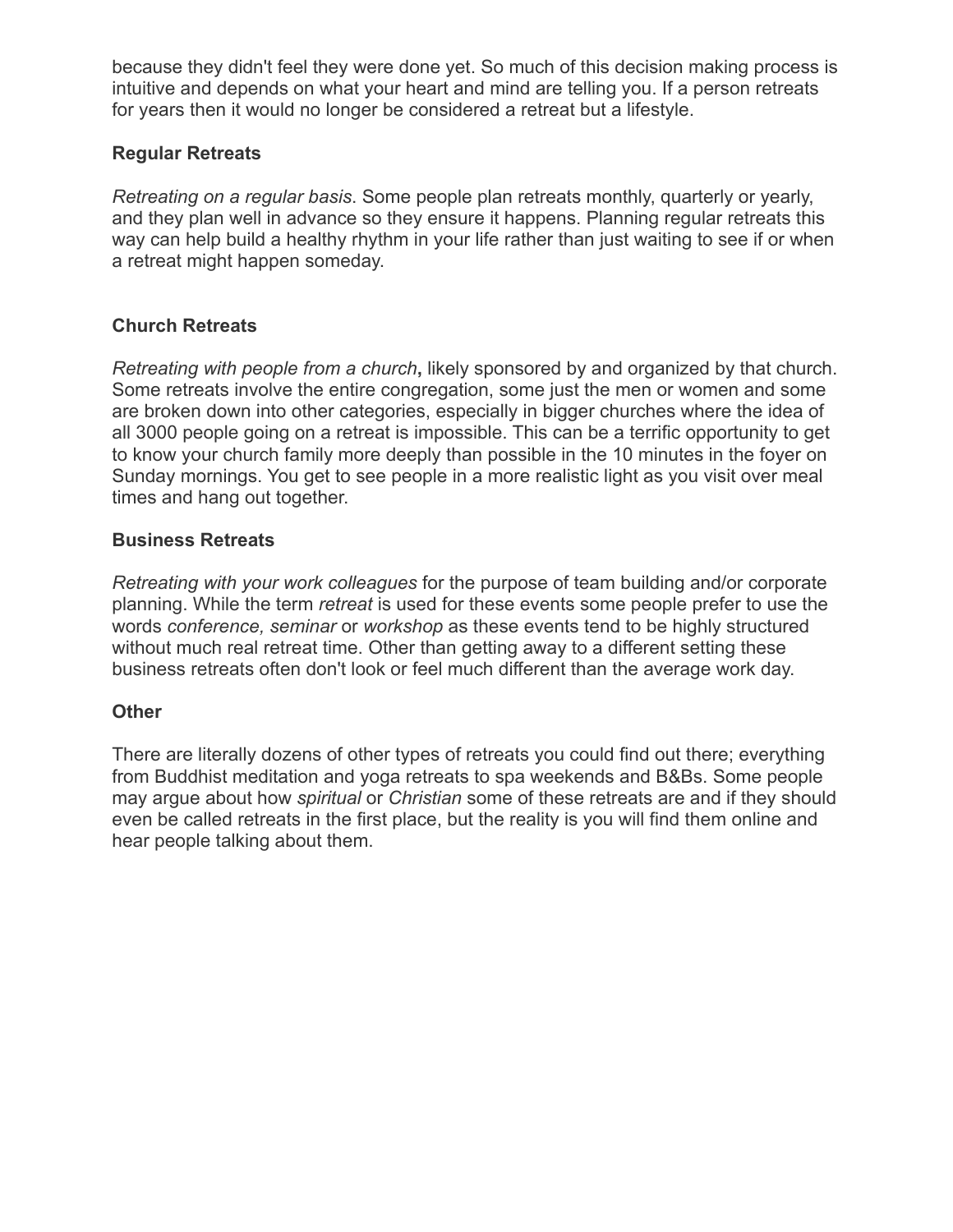This form is a bit less intimidating. I do have a few questions: Will the person requesting the day of retreat know what is offered, e.g. a private room, use of general space, other facilities? Also, why is it necessary to have a letter of recommendation from the bishop or religious superior?

Please excuse the delay in answering you. I'm glad that you asked my opinion.

Feel free to follow up if you wish. I'd like to see your finished product and hear how the retreatants are responding.

Sr. Cory